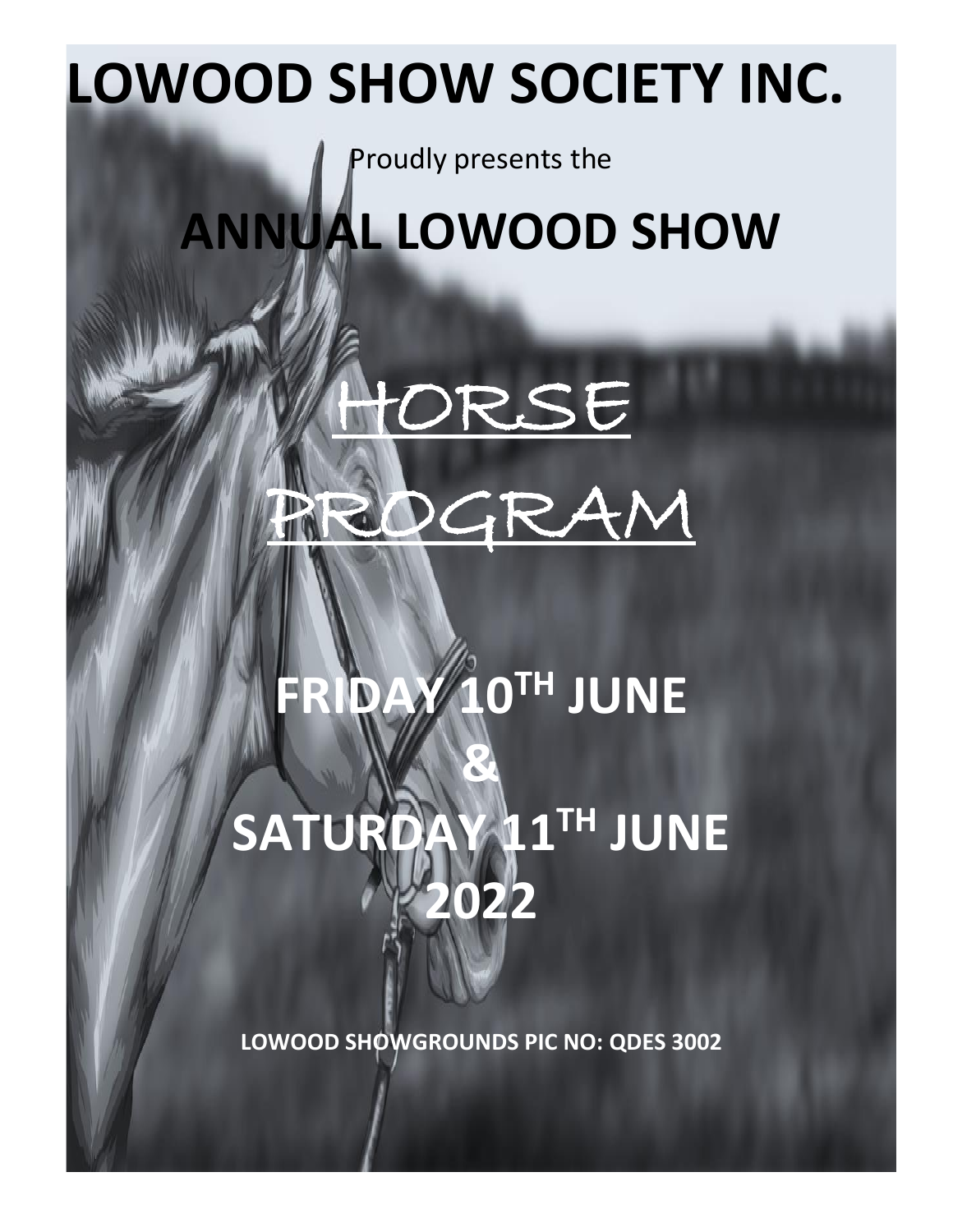#### **OFFICIALS**

#### **PATRON:** Neville Sippel

#### **PRESIDENT: Mrs. Lynell Jendra** 0403 464 338

**VICE PRESIDENTS**: Bruce Vayro, Rachel Burgiss

**TREASURER**: Janeen Schulz

#### **SECRETARY:**

Mrs. Janeen Schulz Po Box 32, Lowood, Q, 4311 Home phone: (07) 5426 1385 Showgrounds: Show Week only (07) 5426 1351 18 Station Street, Lowood Email: lowoodshow@bigpond.com Website[: www.lowoodshow.com](http://www.lowoodshow.com/)

#### **COMMITTEE**

*Messrs:* N. Sippel, Lloyd Schulz, B. Vayro, A. Christensen, Errol Jendra, Christopher Anderson

*Mesdames*: L. Jendra, Janeen Schulz, Jessica Schulz, C. Knopke, R. Burgiss, J. Emmerson, G. Christensen, J. Lewis, L. Sippel, C. Teis, B. Harm, Lorraine Schulz, D. Vogler, C. Allen

#### **CATERING COMMITTEE**

*Mesdames:* C. Knopke (President), J. Lewis (Secretary) C. Allen (Treasurer), Jannen Schulz, L. Sippel, C. Teis, B. Harm, R. Burgiss, Dianne Verrall, Lorraine Schulz, L. Jendra, D. Vogler

#### **LIFE MEMBERSHIP**

Jan Lewis, Lloyd Schulz, Lorell Sippel, Bruce Vayro, Lynell Jendra, Ashley Christensen

#### **HONARARY LIFE MEMBERSHIP**

R. Dumke, C. Knopke, N. Sippel, B. Heise, Janeen Schulz

#### **CARETAKER**

0455 187 201

#### **GROUNDS MAINTENANCE TEAM**

Lowood Show Society Members

#### **CHIEF HORSE STEWARD & RING MASTER**

Bruce Vayro 0419 759 647

#### **LEGAL REPRESENTATIVE**

Gallagher Legal

Entries will be received by the Secretary at above address

Held under the Rules and Regulations of the Queensland Chamber of Agricultural Societies

## **Check out our website at www.lowoodshow.com**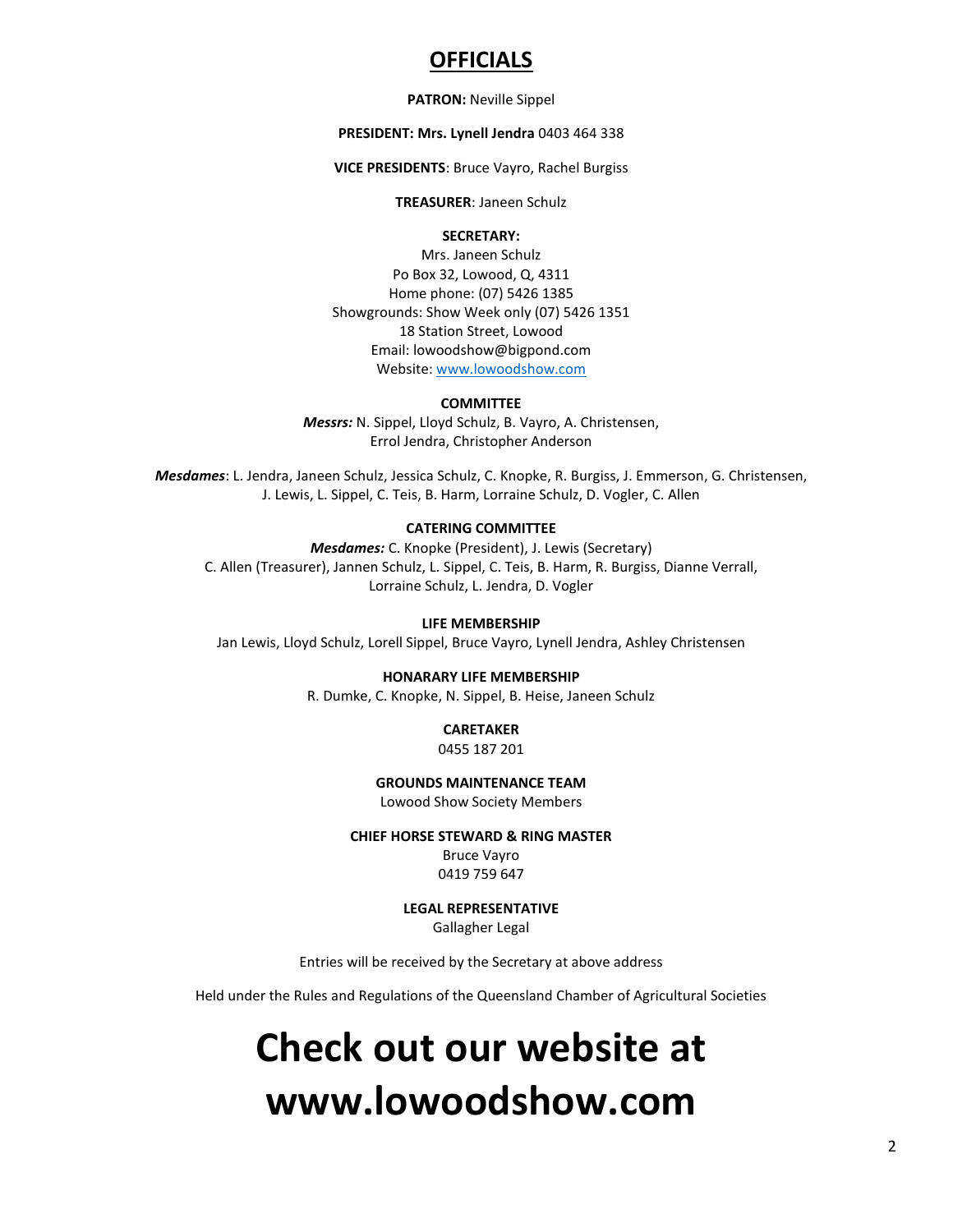## **2022 SHOW DATES**

Marburg - 6 & 7 May Ipswich - 13 - 15 May Esk - 20 & 21 May Boonah - 27 & 28 May Toogoolawah - 3 & 4 June Lowood - 10 & 11 June Kalbar - 17 & 18 June Rosewood – 24 & 25 June Laidley - 1 - 3 July Gatton - 14 - 16 July Royal Queensland Show (Brisbane) - 5 - 14 August

### **Sub - Chamber Competition Finals 2022**

| Dark Rich Fruit Cake Competition - | Esk         | 21 <sup>th</sup> May 2022      |
|------------------------------------|-------------|--------------------------------|
| Stud Beef Paraders -               | Esk         | 21st May 2022                  |
| Prime Beef Young Judges -          | Toogoolawah | 4 <sup>th</sup> June 2022      |
| Stud Beef Young Judges -           | Lowood      | 11 <sup>th</sup> June 2022     |
| Ute Muster -                       | Lowood      | 11 <sup>th</sup> June 2022     |
| Miss Showgirl & Rural Ambassador - | Boonah      | 3 <sup>th</sup> September 2022 |
| Dairy Cattle Young Judges -        | Gatton      | 14 <sup>th</sup> July 2022     |
| Dairy Cattle Young Paraders -      | Gatton      | 14 <sup>th</sup> July 2022     |

**State Finals will be held at the RNA**

Quilts across Queensland - RNA Dark Rich Fruit Cake Competition - RNA

**For further information contact your Local Show Society**

### **2022 Admission Prices**

**2 DAY GATE PASS: \$10.00 FAMILY PASS: \$22.00 (Saturday)**

**Friday Admissions: Adult:** \$6.00 **Pensioners:** \$ 6.00 *(must present card)* **High School** *(13 to 17years):* \$6.00 **Primary School** *(5 to 12):* \$2.00

**Saturday Admissions: Adult:** \$10.00 **Pensioners:** \$6.00 *(must present card)* **High School** *(13 to 17yrs):* \$6.00 **Primary School** *(5 to 12):* \$2.00

**ALL EXHIBITORS TO PAY ADMISSION FEES - REGARDLESS OF THE NUMBER OF ENTRIES.**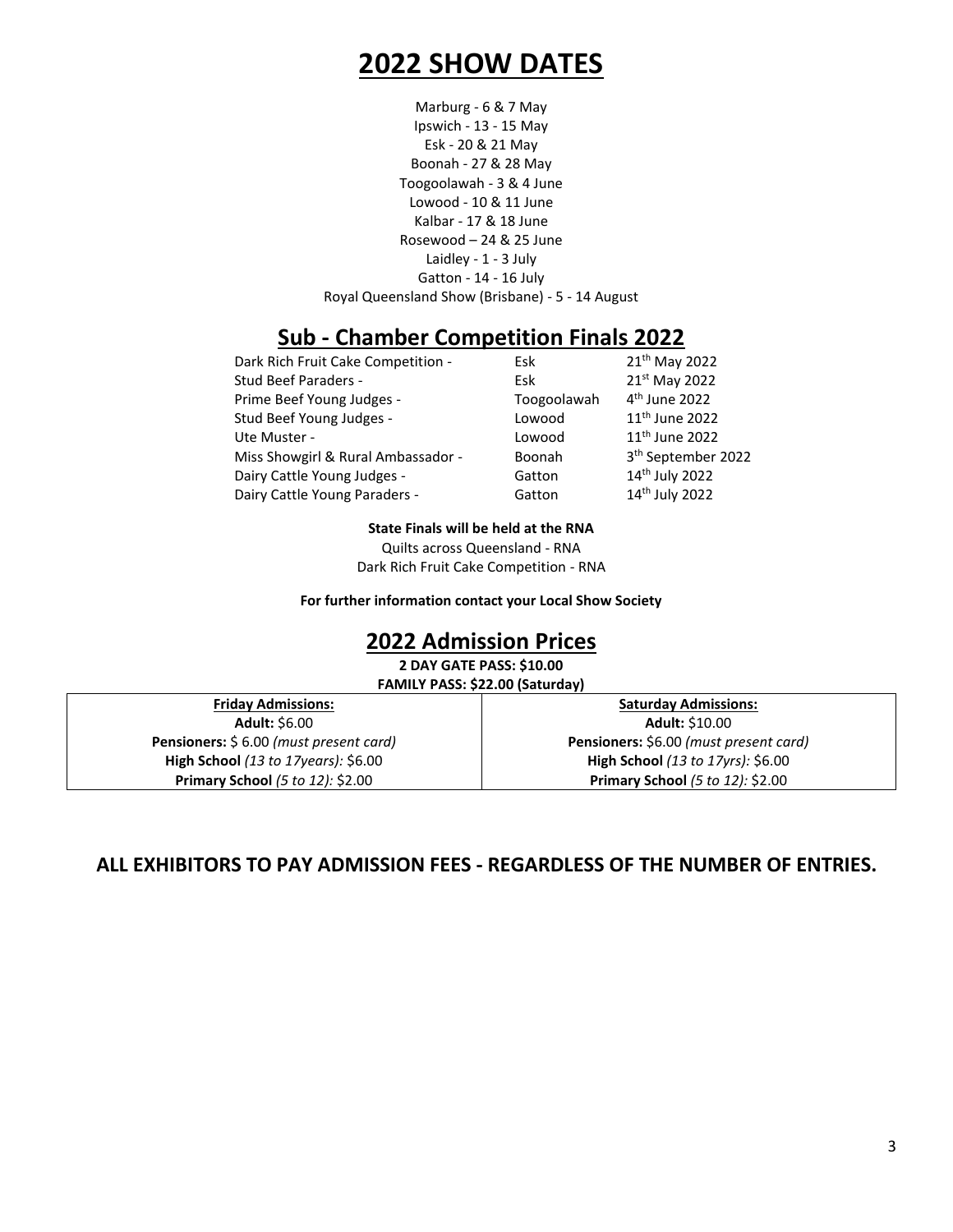## **LOWOOD SHOW SOCIETY INC. BY LAWS**

#### **ALL HORSES MUST BE REGISTERED WITH THEIR RESPECTIVE BREED SOCIETY**

- 1. Forward your entries to the Secretary as early as possible. PO Box 32, Lowood, 4311 o[r lowoodshow@bigpond.com](mailto:lowoodshow@bigpond.com)
- 2. The Certificate of Entry is a printed form to be obtained from the Secretary, as it is from these documents that the Catalogue will be compiled, it is absolutely necessary that the whole of the questions contained in them should be answered as far as possible and signed by the Exhibitor.
- 3. All affiliated Queensland agricultural shows are conducted subject to the rules of the Queensland Chamber of Agricultural Societies Inc. (QCAS), the constitution and rules of this Society, and any other special regulations which appear within the schedule.
- 4. The Committee reserves the right to receive for exhibition only and not for competition (if space permits) any stock, articles or produce not specified in the Schedule which may be considered to possess Special Merit.
- 5. *ADMISSION* will be **Adults \$10.00 Saturday and \$6.00 Friday, Pensioners \$6.00 (on production of card), High School Students \$6.00, Primary School Children \$2.00, Family Pass** (Saturday) **\$22.00, 2-Day Gate passes \$10.00.**
- 6. All horse vehicles must come through the bottom gate of the Showgrounds (Lindemann's Road) and be directed to the horse parking area.
- 7. All stallions and colts 2 years and over must be paraded in halter, with bit and chain.
- 8. All horse vehicles, when requested by Stewards to move, **must** move.
- 9. The Committee has the right to refuse any exhibit without giving a reason and no correspondence will be entered into.
- 10. To be eligible to ride on an animal in the Grand Parade at our Show, all children eleven years and under must be accompanied by an adult.
- 11. Age of horses to be computed from 1st August N.B. Any person wilfully giving wrong ages or untrue copies of livestock will be disqualified and otherwise dealt with as the Committee may direct.
- 12. Horses will be considered maidens if maidens at time of starting. All horses must be named.
- 13. All Exhibitors to pay admission fees regardless of number of entries.
- 14. Post entries day of show.
- 15. In approximate order, which shall not be binding, subject to alterations at the discretion of Stewards, judging commences at the time specified in that ring on Saturday.
- 16. No rings will be required to wait if there is a clash in another ring.
- 17. Ribbons for First, Second and Third of each class.
- 18. Only Blue-Ribbon horses for Championships.
- 19. Second place to Champion, eligible for Reserve Champion.
- 20. No person under disqualification, recognised by this Association may exhibit or compete.
- 21. All horses to be controlled to the satisfaction of Stewards.
- 22. If a horse breaks away in the ring, the exhibitor may be asked to take the horse out of the ring immediately.
- 23. Any competitor may be instructed by the Ringmaster or his assistants to move any horse that is considered to be a danger to other competitors.
- 24. All exhibitors and/or grooms entering the grounds shall obey the lawful directions of the President, Committee, Stewards or employees of the Show Society. Failure to do so shall entitle the President of this Society to disqualify the exhibitor and/or his/her exhibit from competing at the Show and may order the removal of the exhibitor from the grounds.
- 25. Any persons causing a nuisance by loud comments, or the decision of the Judges or of otherwise unseemly behaviour will after being cautioned, be expelled from the showgrounds, and in the case of exhibitors, be liable for disqualification.
- 26. Competitors must be suitably attired when exhibiting, including footwear. Joggers are not acceptable.
- 27. Any protest by an exhibitor must be lodged in writing with the Committee Person or Steward in charge of any section within 30 minutes of the completion of the event together with a fee of \$50 cash. The fee will be forfeited if the protest is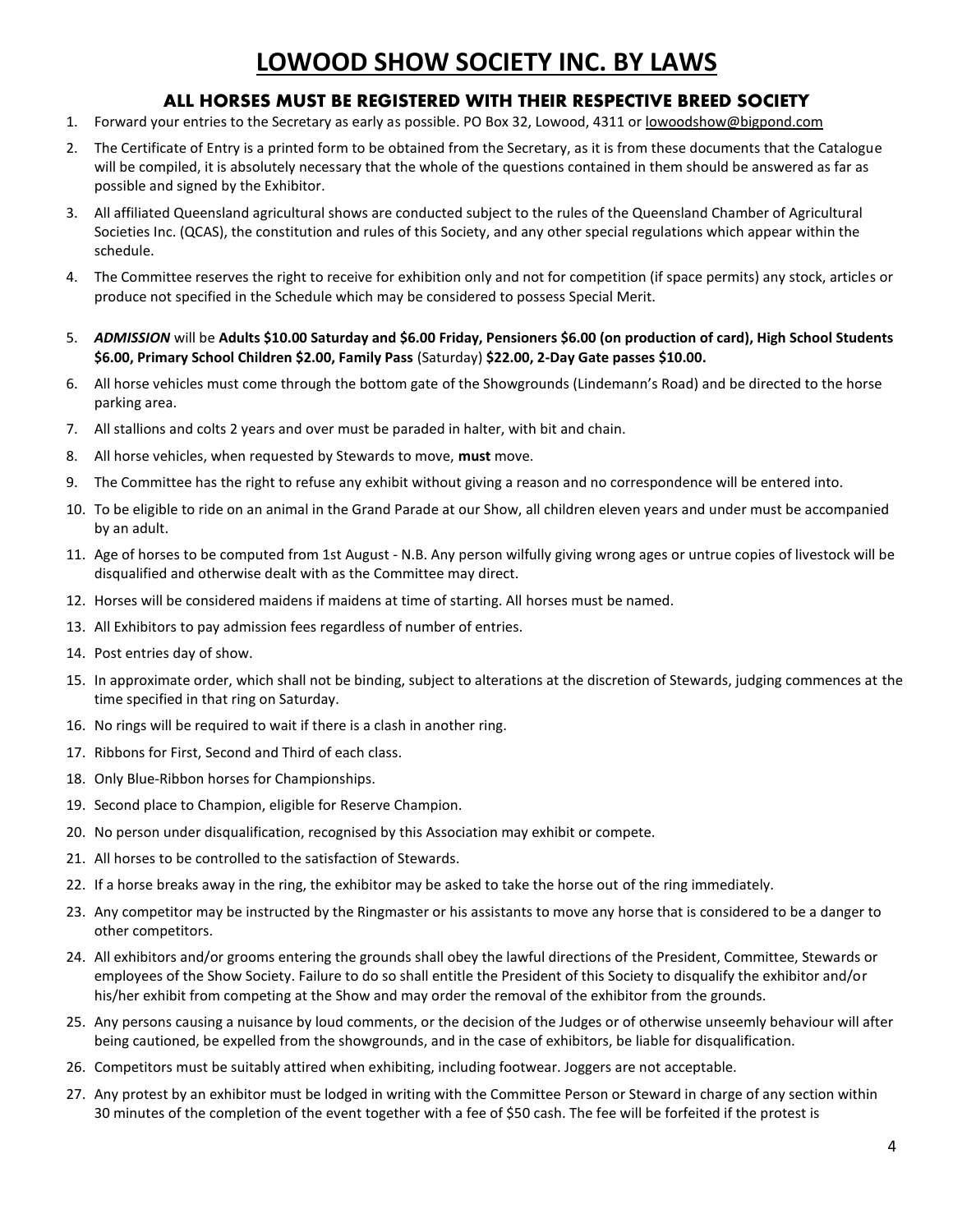considered to be frivolous or vexatious. The protest shall be heard according to the rules of natural justice by a Dispute Committee of 3, appointed by the President of this Show and the decision of the Dispute Committee shall be final and without appeal.

- 28. Dogs, other than those owned by members of the Canine Control Council, must be kept in a closed float, a vehicle, or on a short leash and must be suitably muzzled as to prevent it from being able to injure or bite any person or other animal, whilst on the Affiliated Society's Showgrounds. The Society reserves the right to impound or have impounded any stray or nuisance animal whilst on the showgrounds.
- 29. Energised electric fences are prohibited on the showground at any time, without the express permission of the society or unless specified in the societies schedule. Any fences are to be suitable signed.
- 30. All QCAS affiliated agricultural societies have developed a comprehensive Agricultural Show Biosecurity Plan and all event organisers, competitors and spectators have a joint responsibility to ensure the successful implementation of a biosecurity plan.
- 31. Judges shall be suitably attired in either riding clothes or neat street attire when judging.
- 32. No exhibitors or members of the exhibitor's family or anybody employed by the exhibitor shall approach a judge with regard to a decision made by the judge unless they obtain permission from the Chief Steward/Ring Master or Steward of the Section.
- 33. The Show Society may carry out random swabbing during the Lowood Show.
- 34. Registration papers from Breed Associations must be produced upon request from Stewards.
- 35. The age of a horse shall be calculated from the first day of August. Every horse foaled before the first of August in any year shall be deemed to be one year old on that date.
- 36. A Maiden is a horse that has not won a First prize in a similar event at any affiliated show.
- 37. A Novice is a horse that has not won an Open Champion Hack at any agricultural show.
- 38. Stallions are not permitted in Hack Classes.
- 39. Pony Hack not exceeding 14 hands.
- 40. Pony Hack not exceeding 12.2hh are to be ridden by children under 17 years of age.
- 41. Pony Hack over 12.2hh and not exceeding 14hh can be ridden by an adult.
- 42. Coaching by exhibitors of children in Pony Hack classes while judging is taking place will be immediately disqualified.
- 43. A Galloway Hack shall be over 14 hands and not exceeding 15 hands.
- 44. A Galloway Hack cannot compete in other Hack Classes unless otherwise stated.

#### **SHOW HUNTER HACKS**

- 45. Show Hunters have more substance and bone than the modern show horse but will still maintain quality.
- 46. The turnout for Show Hunters is more subdued than that of a usual Saddle Horse.
- 47. There should be no coloured brow bands, ribbons or flowers, and tweed attire is preferred.
- 48. Show Hunters are not eligible to compete in Hack events.

## **QUEENSLAND ELECTRICAL SAFETY ACT**

Any Exhibitors/Competitors intending to bring electrical equipment to the Showgrounds, will be required to ensure that such equipment is fitted with earth leakage circuit breakers / residual current protection and that all electrical leads, tools and appliances have been inspected and tagged by a licensed electrical contractor. This is essential for the safety of all exhibitors and the public and is a requirement of the current Queensland Electrical Safety Act. The Act imposes very severe penalties in the event of noncompliance with its provisions. Any Exhibitors who do not comply will not be allowed to exhibit at the Lowood Showgrounds. Exhibitors should check all electrical equipment and leads before coming to the Showgrounds to avoid the occurrence of any difficulties.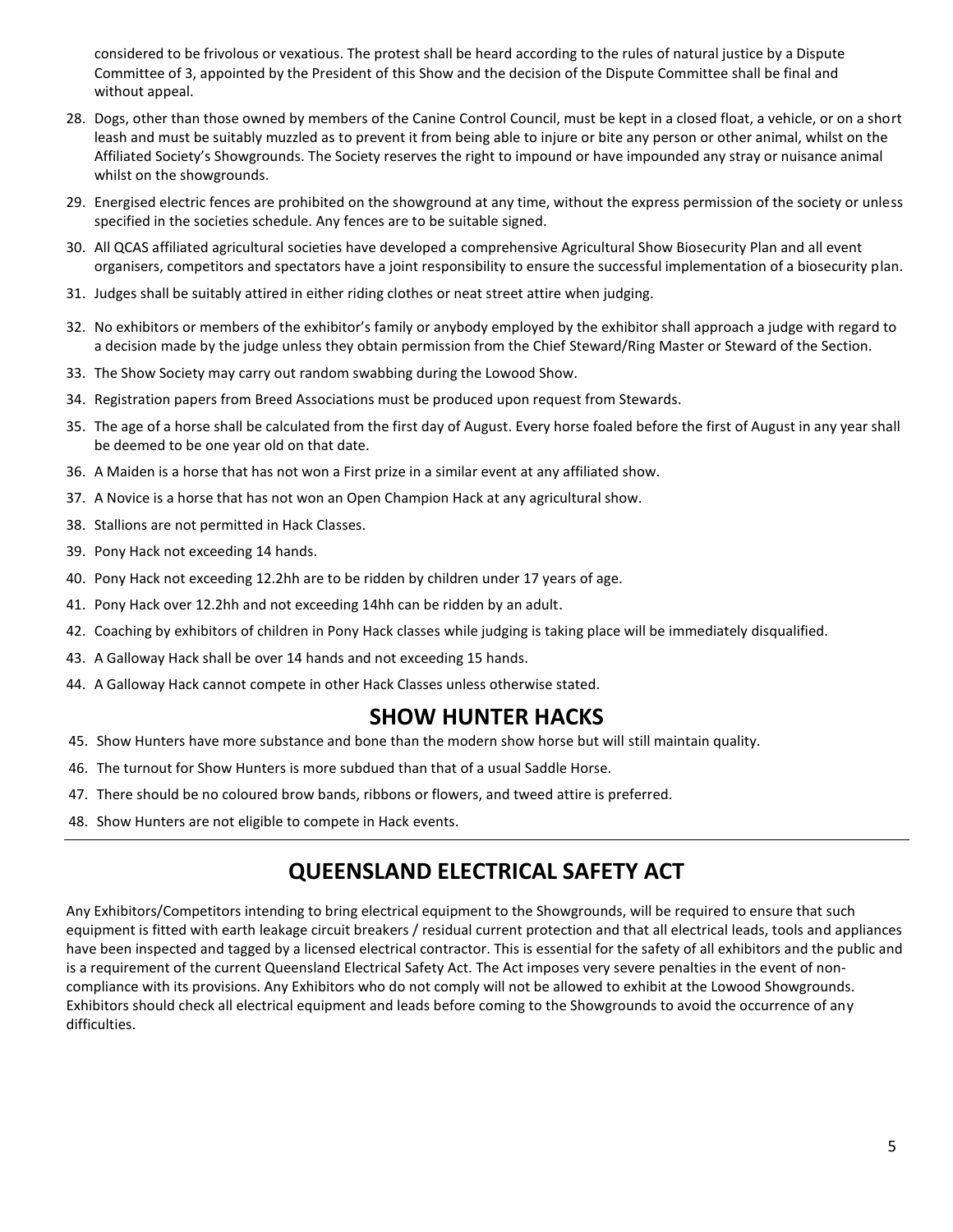## **SECTION 1 - HORSES Friday 10 th June 2022**

#### **LOWOOD SHOW SOCIETY - Property Identification Code Number (PIC) QDES3002**

*If there has been rain within 48 hours prior to the show you are advised to contact the Chief Horse Steward & Ring Master - Mr. Bruce Vayro: Ph (07) 54 661 291 a/h mobile 0419 759 647*

(Open to residents of Somerset, Lockyer Valley, Ipswich Regional, Western Suburbs of Brisbane and Scenic Rim Councils)

#### **ALL EXHIBITS ARE REQUIRED TO CONGREGATE ON THE TRACK SIDE TO THEIR RESPECTIVE RINGS**

**Entry Fee:** \$4.00 (unless otherwise stated.)

**Special Offer:** Buy 10 Nomination cards and pay \$35

Prizes: 1<sup>st</sup> - \$6.00, 2<sup>nd</sup> - \$4.00, 3<sup>rd</sup> - Ribbon (unless otherwise stated)



**RING 1** Starts at 8.30am

#### **DISTRICT LED SHOW GALLOWAY**

#### **Class**

- 1. Led Galloway over 14hh and ne 14.2hh
- 2. Led Galloway over 14.2 ne 15hh **Champion Led Galloway** - **Sash** *(eligible for Supreme District Led Hack)* **Reserve Champion Led Galloway** – **Sash**

#### **DISTRICT LED SHOW HUNTER GALLOWAY**

- 3. Led Show Hunter Galloway over 14hh and ne 14.2hh
- 4. Led Show Hunter Galloway over 14.2hh and ne 15hh **Champion District Led Show Hunter Galloway - Sash** (Eligible for Supreme Led Show Hunter) **Reserve Champion District Led Show Hunter Galloway - Sash**

#### **DISTRICT LED SHOW HACK**

- 5. Led Hack over 15hh and ne 15.2hh
- 6. Led Hack over 15.2hh and ne 16hh
- 7. Led Hack over 16hh and ne 16.2hh
- 8. Led Hack over 16.2hh and over **Champion District Led Hack** - **Sash** *(eligible for Supreme Led District Hack)* **Reserve Champion District Led Hack** – **Sash**

#### **SUPREME DISTRICT LED HACK/GALLOWAY/PONY- SASH**

#### **DISTRICT LED SHOW HUNTER HACK**

- 9. Led Show Hunter Hack over 15hh and ne 16hh
- 10. Led Show Hunter Hack over 16hh

**Champion District Led Show Hunter - Sash** *(eligible for Supreme Led Show Hunter)* **Reserve Champion District Show Hunter - Sash**

#### **SUPREME DISTRICT LED HUNTER HACK/GALLOWAY/PONY - SASH**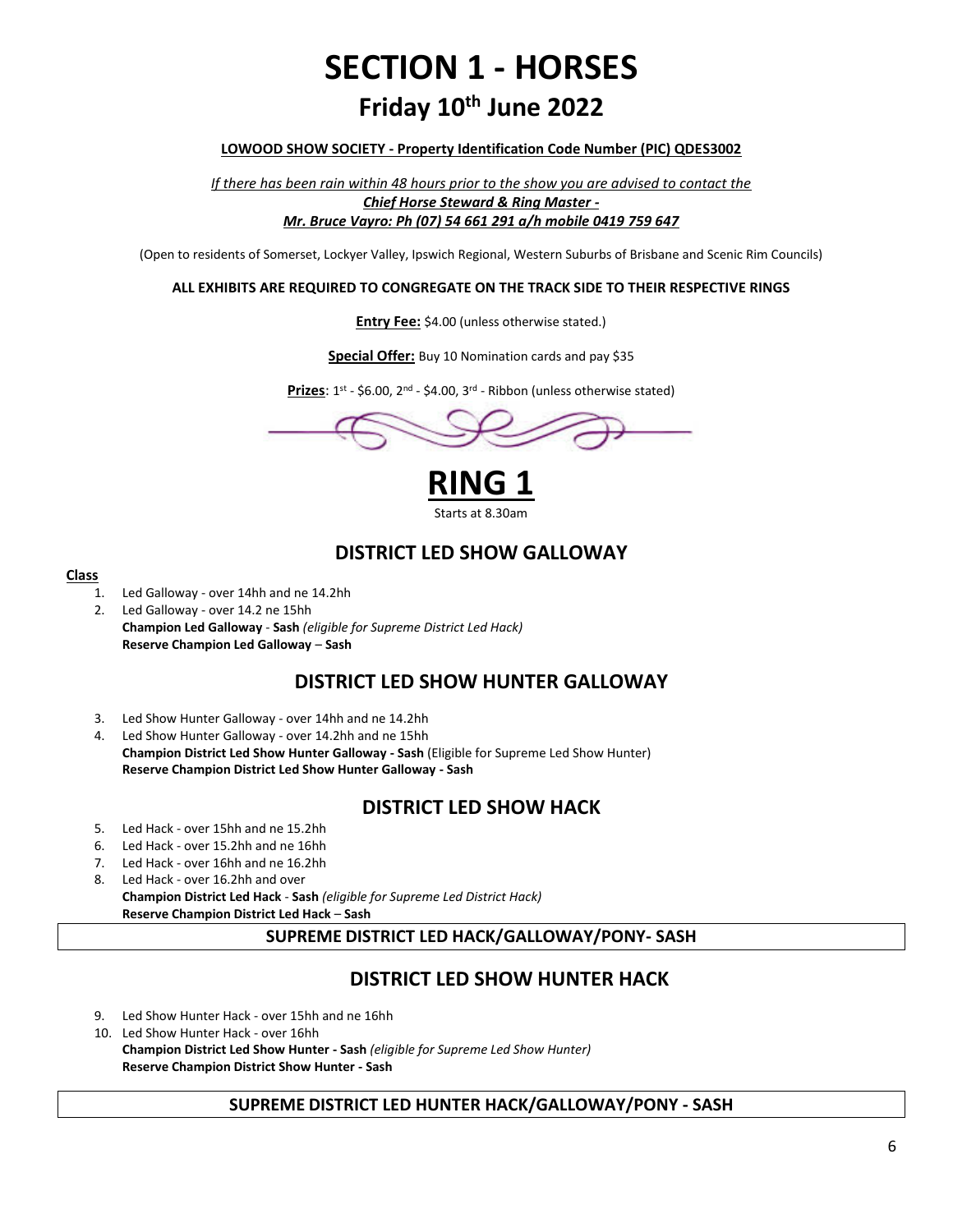#### **DISTRICT RIDDEN SHOW GALLOWAY**

- 11. Maiden Galloway
- 12. Novice Galloway over 14hh and ne 14.2hh
- 13. Novice Galloway over 14.2hh and ne 15hh
- 14. Galloway over 14hh and ne 14.2hh
- 15. Galloway over 14.2hh and ne 15hh
- 16. Gents Galloway
- 17. Ladies Galloway

**Champion District Galloway Hack** - **Sash** *(eligible for Supreme District Hack)* **Reserve Champion District Galloway Hack** – **Sash**

#### **DISTRICT RIDDEN SHOW HUNTER GALLOWAY** *(Refer to Show Hunter rules in Schedule)*

- 18. Maiden Show Hunter Galloway
- 19. Novice Show Hunter Galloway
- 20. Show Hunter over 14hh ne 14.2hh
- 21. Show Hunter over 14.2hh ne 15hh **Champion District Show Hunter Galloway** - **Sash** *(eligible for Supreme Show Hunter)* **Reserve Champion District Show Hunter Galloway** -

#### **DISTRICT RIDDEN SHOW HACK**

- 22. Maiden Hack
- 23. Novice Hack over 15hh ne 16hh
- 24. Novice Hack over 16hh
- 25. Hack over 15hh and ne 15.2hh
- 26. Hack over 15.2hh and ne 16hh
- 27. Hack over 16hh and ne 16.2hh
- 28. Hack over 16.2hh
- 29. Lady's Hack
- 30. Gent's Hack

**Champion District Hack** - **Sash** *(eligible for Supreme District Hack)* **Reserve Champion District Hack** – **Sash**

#### **SUPREME DISTRICT RIDDEN HACK/GALLOWAY/PONY "MARGARET WIELAND MEMORIAL" GARLAND DONATED BY BRUCKNER FAMILY**

#### **DISTRICT RIDDEN SHOW HUNTER HACK** *(Refer to Show Hunter rules in Schedule)*

- 31. Maiden Show Hunter Hack
- 32. Novice Show Hunter Galloway
- 33. Show Hunter over 15hh ne 16hh
- 34. Show Hunter over 16hh

**Champion District Show Hunter Hack** - **Sash** *(eligible for Supreme Show Hunter)* **Reserve Champion District Show Hunter Hack** - **Sash**

#### **SUPREME DISTRICT RIDDEN SHOW HUNTER HACK/GALLOWAY/PONY TROPHY/GARLAND DONATED BY BRUCE VAYRO**

#### **DISTRICT SENIOR RIDER CLASSES**

- 35. Lady Rider 17 years and under 30 years
- 36. Lady Rider 30 years and over
- 37. Gentleman Rider 17 years and under 30 years

38. Gentleman Rider - 30 years and over **Champion Senior Rider** - **Sash**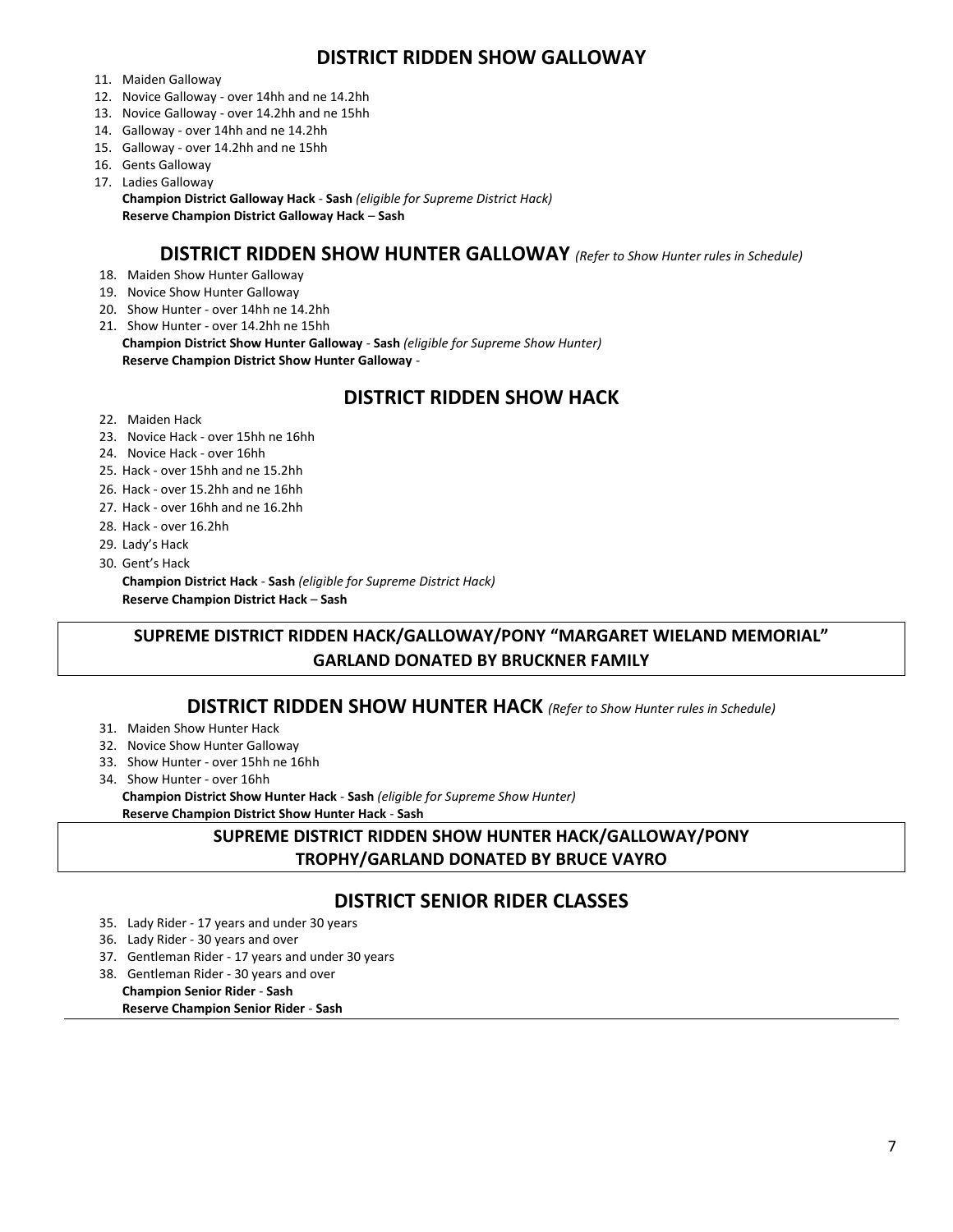## **RING 2**

Starts at 8.30am

#### **DISTRICT LED PONY HACK**

- 39. Led Pony ne 12hh
- 40. Led Pony over 12hh ne 13hh
- 41. Led Pony over 13hh ne 14hh **Champion District Led Pony Hack** - **Sash** *(eligible for Supreme District Led Pony Hack)* **Reserve Champion District Led Pony Hack** – **Sash**

#### **DISTRICT LED SHOW HUNTER PONY**

- 42. Led Show Hunter Pony Hack ne 12.2hh
- 43. Led Show Hunter Pony Hack over 12.2hh and ne 14hh **Champion District Led Show Hunter Pony - Sash** (*eligible for Supreme District Show Hunter Pony Exhibit*) **Reserve Champion District Led Show Hunter Pony - Sash**

#### **DISTRICT RIDDEN PONY HACK**

- 44. Maiden Pony Hack
- 45. Novice Pony Hack ne 12hh
- 46. Novice Pony Hack over 12hh ne 13hh
- 47. Novice Pony Hack over 13hh ne 14hh
- 48. Small Pony Hack ne 12hh
- 49. Small Pony Hack over 12hh ne 12.2hh **Champion District Small Pony Hack** - **Sash** *(eligible for Supreme District Hack)* **Reserve Champion District Small Pony Hack** - **Sash**
- 50. Pony Hack over 12.2hh ne 13hh
- 51. Pony Hack over 13hh ne 13.2hh
- 52. Pony Hack over 13.2hh ne 14hh **Champion District Large Pony Hack** - **Sash** *(eligible for Supreme District Hack)* **Reserve Champion District Large Pony Hack** - **Sash**

#### **DISTRICT RIDDEN SHOW HUNTER PONY**

- 53. Maiden Show Hunter Pony Hack
- 54. Novice Show Hunter Pony Hack ne 12.2hh
- 55. Novice Show Hunter Pony Hack over 12.2hh ne 14hh
- 56. Show Hunter ne 12.2hh
- 57. Show Hunter over 12.2hh ne 14hh **Champion District Show Hunter Pony Hack** - **Sash** *(eligible for Supreme Show Hunter)* **Reserve Champion District Show Hunter Pony Hack** – **Sash**

#### **DISTRICT JUNIOR RIDER CLASSES**

- 58. Tiny Tots Rider Class under 6 years *(may be led)* **Awards for all Tiny Tot Riders donated by SJC Garlands**
- 59. Junior Girl Rider 6 years and under 10 years
- 60. Junior Girl Rider 10 years and under 12 years **Champion District Junior Girl Rider** - **Sash** *(only riders 6 years and under 12 years eligible)* **Reserve Champion District Junior Girl Rider** - **Sash**
- 61. Senior Girl Rider 12 years and under 14 years
- 62. Senior Girl Rider 14 years and under 17 years **Champion District Senior Girl Rider** - **Sash** *(only riders 12 and under 17 years eligible)* **Reserve Champion District Senior Girl Rider** - **Sash**
- 63. Junior Boy Rider 6 years and under 10 years
- 64. Junior Boy Rider 10 years and under 12 years **Champion District Junior Boy Rider** - **Sash** *(only riders 6 and under 12 years eligible)* **Reserve Champion Junior District Boy Rider** – **Sash**
- 65. Senior Boy Rider 12 years and under 14 years
- 66. Senior Boy Rider 14 years and under 17 years **Champion District Senior Boy Rider** - Sash *(only riders 12 and under 17 years eligible)* **Reserve Champion District Senior Boy Rider** - Sash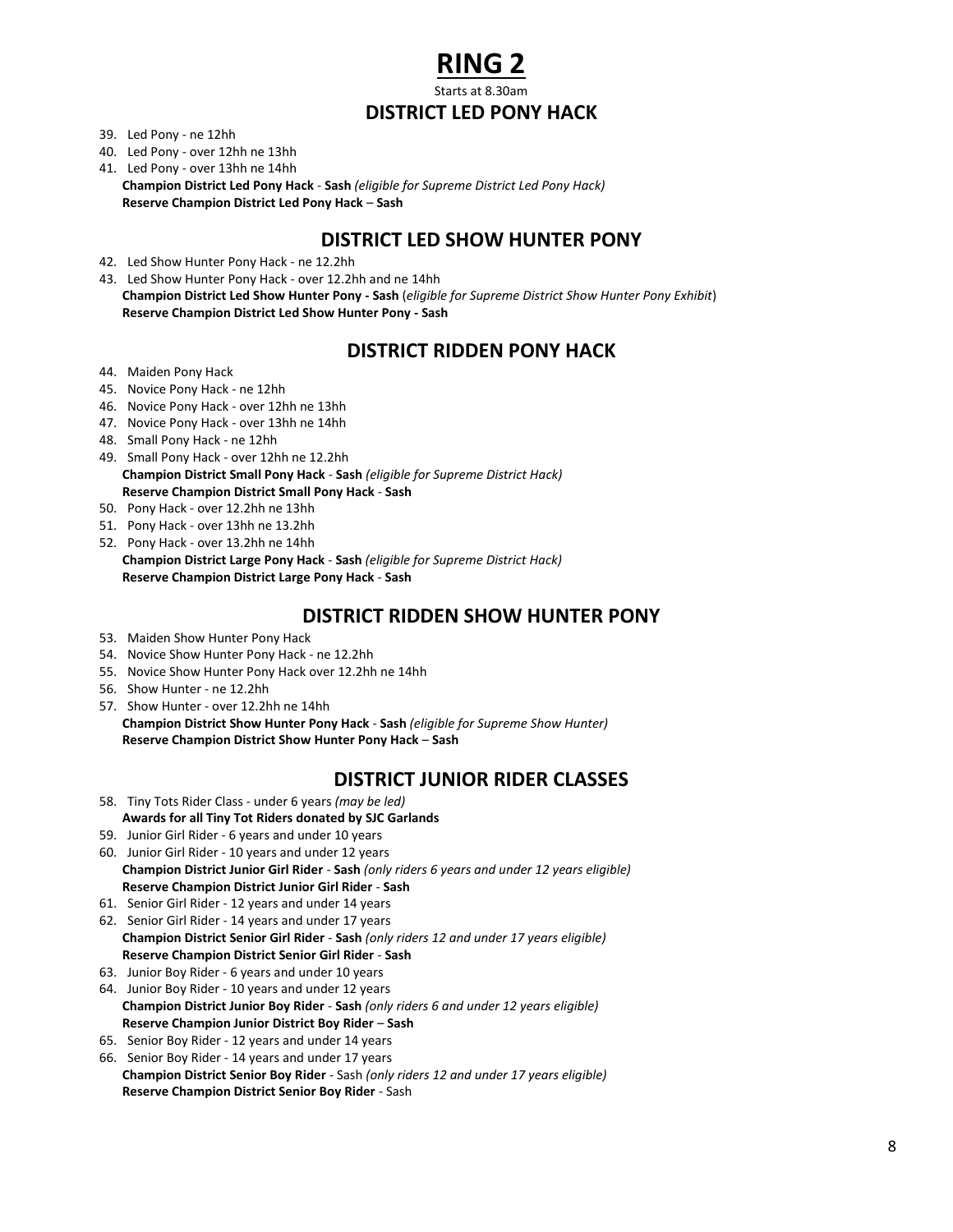#### **SHOW JUMPING - 10.30am**

Open to EFA and PCAQ current financial members and run under PCAQ Rules. ALL riders must wear an approved safety helmet (ASNZS 3838 or better). Club Shirts are permitted.

| 67. 30cm AM7 - 14 years and under - one round event<br>Entry Fee: \$2.00 | Prize: Ribbons only                        |
|--------------------------------------------------------------------------|--------------------------------------------|
| 68. 30cm AM7 - 15 years and over - one round event                       |                                            |
| Entry Fee: \$2.00                                                        | Prize: Ribbons only                        |
| 69. 50cm AM7                                                             |                                            |
| Entry Fee: \$3.00                                                        | Prizes: 1st \$5.00, 2nd \$3.00, 3rd \$2.00 |
| 70. 70cm AM7                                                             |                                            |
| Entry Fee: \$3.00                                                        | Prizes: 1st \$5.00, 2nd \$3.00, 3rd \$2.00 |

Thank you!!

That concludes Day One of our 115<sup>th</sup> Annual Lowood Show. Rings commence again at 7.30am tomorrow Saturday 11<sup>th</sup> June 2022

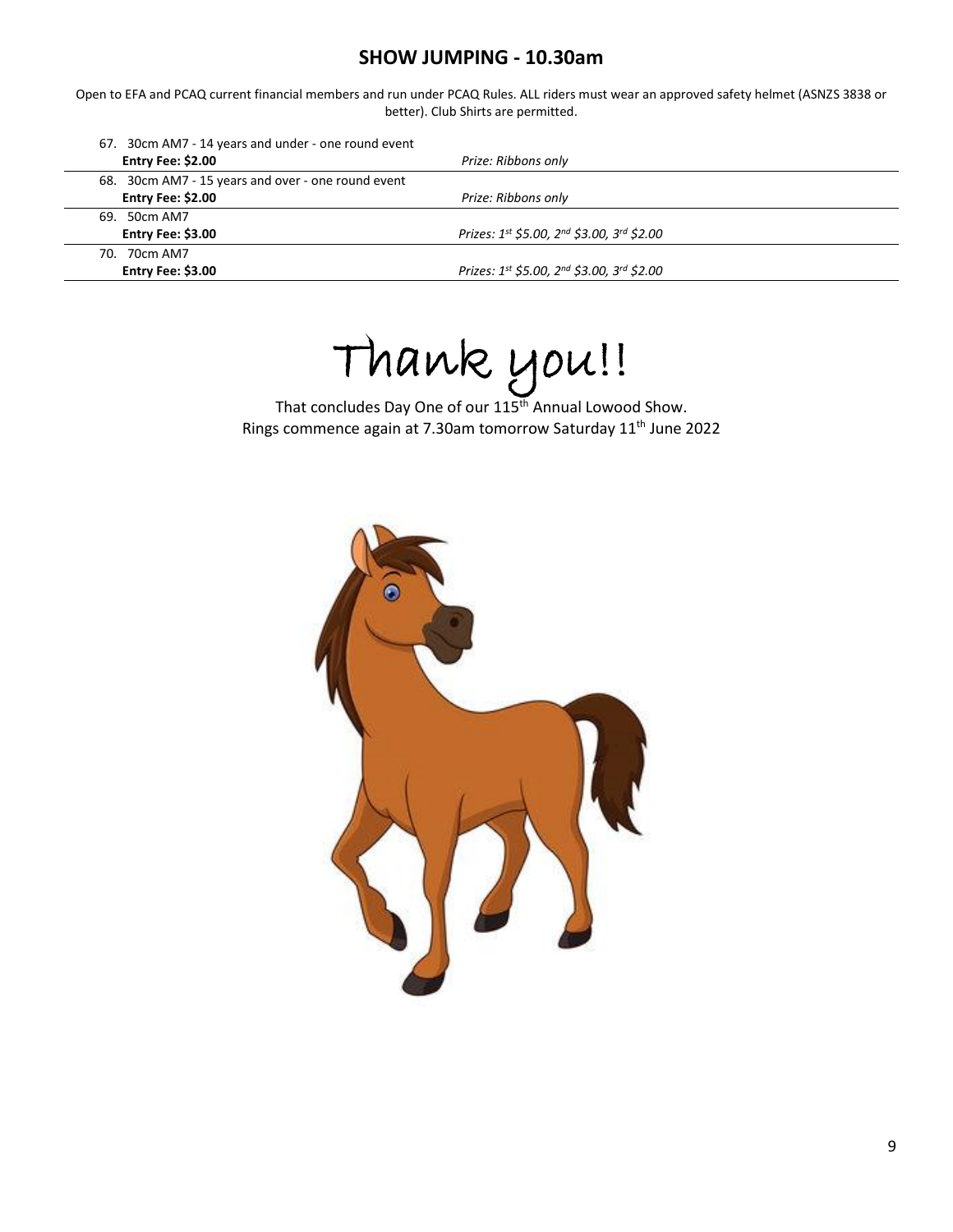## **Saturday 11 th June 2022**

*If there has been rain within 48 hours prior to the show you are advised to contact the Chief Horse Steward & Ring Master Mr. Bruce Vayro: Ph (07) 54 661 291 a/h mobile 0419 759 647*

#### ALL EXHIBITS ARE REQUIRED TO CONGREGATE TRACK SIDE TO THEIR RESPECTIVE RINGS

Entry Fee: \$4.00 (unless otherwise stated)

Special Offer: Buy 10 Nomination cards and pay \$35

Prizes: 1<sup>st</sup> - \$6.00, 2<sup>nd</sup> - \$4.00, 3<sup>rd</sup> - Ribbon (unless otherwise stated)

#### **ALL HORSES MUST BE REGISTERED WITH THEIR RESPECTIVE BREED SOCIETY**

**(Membership and registration papers to be shown upon request)**

*Please Note ALL BREEDS SPECTACULAR is open to any breed, exhibitors need not be members of any breed society. Judging commences 7.30am sharp in various rings as per program. All champions compete for Supreme All Breed Led Exhibit at the completion of the All Breeds Led Classes.*



## **RING 1**

#### **ALL BREEDS LED MARE / FILLY NOT EXCEEDING 14HH**

- 71. Mare 4 years and over, ne 14hh
- 72. Filly 2 years and under 4 years, ne 14hh
- 73. Filly 1 year and under 2 years, ne 14hh
- 74. Filly under 1 year, ne 14hh **Champion Mare or Filly** - **Sash Reserve Champion Mare or Filly** - **Sash**

**NOTE:** Supreme All Breeds to be judged at the completion of **ALL BREEDS** judging

#### **THOROUGHBREDS**

- 75. Best presented
- 76. Stallion or Colt
- 77. Mare or Filly
- 78. Gelding any age **Champion Thoroughbred Exhibit** - **Sash Reserve Champion Thoroughbred** Exhibit- **Sash**
- 79. Led Galloway (must compete in One Hack event)
- 80. Led Hack (must compete in one Hack event)
- 81. Led Show Hunter Galloway
- 82. Led Show Hunter Hack
- 83. Thoroughbred under saddle
- 84. Off the Track Thoroughbred for Horses 14.2hh and over (*that have been registered with the RISA*)

#### **SMALL GALLOWAY HACK OVER 14HH & NE 14.2HH**

- 85. Maiden Galloway Hack over 14hh ne 14.2hh
- 86. Novice Galloway Hack over 14hh ne 14.2hh
- 87. Intermediate Galloway Hack over 14hh ne 14.2hh (*not to have won a 1st ribbon at the RNA*)
- 88. Adult Galloway Hack over 14hh ne 14.2hh
- 89. Childs Galloway Hack over 14hh ne 14.2hh
- 90. Open Galloway Hack over 14hh ne 14.2hh **Champion Small Galloway Hack** - **Sash**

**Reserve Champion Small Galloway Hack** - **Sash**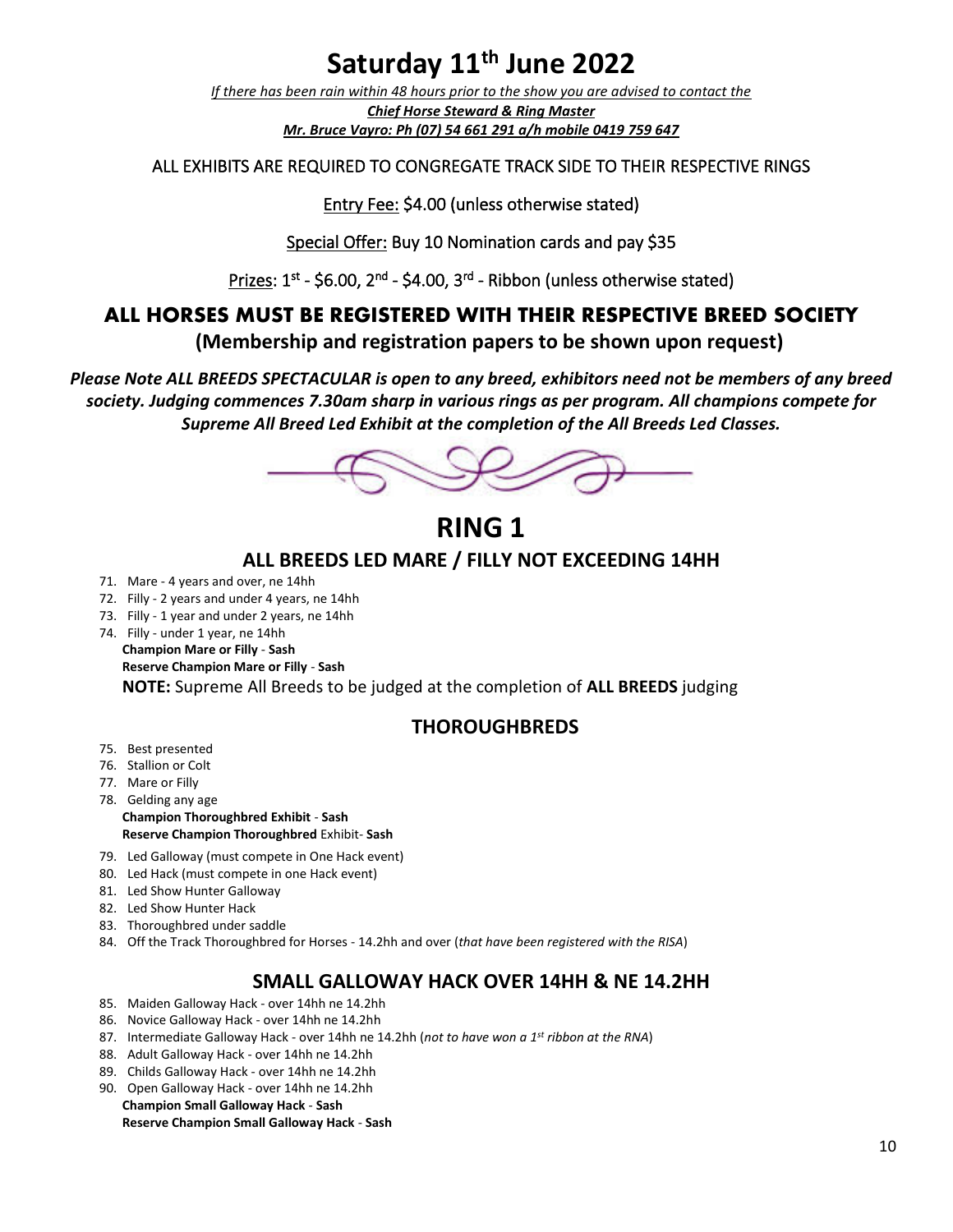#### **LARGE GALLOWAY HACK OVER14.2HH & NE 15HH**

- 91. Maiden Galloway Hack over 14.2hh ne 15hh
- 92. Novice Galloway Hack over 14.2hh ne 15hh
- 93. Intermediate Galloway Hack over 14.2hh ne 15hh
- 94. Adult Galloway Hack over 14.2hh ne 15hh (*not to have won a 1st ribbon at the RNA*)
- 95. Childs Galloway Hack over 14.2hh ne 15hh (*Riders 17yrs and under*)
- 96. Open Galloway Hack over 14.2hh ne 15hh

#### **Champion Large Galloway Hack** - **Sash Reserve Champion Large Galloway Hack** - **Sash**

#### **SHOW HUNTER GALLOWAY**

*(Refer to Rules 45 to 48 for Show Hunters)*

- 97. Maiden Show Hunter Galloway over 14hh and ne 15hh
- 98. Novice Show Hunter Galloway over 14hh and ne 15hh
- 99. Show Hunter Galloway over 14hh ne 14.2hh
- 100. Show Hunter Galloway over 14.2hh ne 15hh
- 101. Childs Show Hunter Galloway 17 years and under
- 102. Adult over 17 years Show Hunter Galloway

#### **Champion Show Hunter Galloway** - **Sash**

#### **Reserve Champion Show Hunter Galloway** - **Sash**

#### **SMALL HACK OVER 15HH AND NE 16HH**

- 103. Maiden Hack over 15hh ne 16hh
- 104. Novice Hack over 15hh ne 16hh
- 105. Intermediate Hack over 15hh ne 16hh (*not to have won a 1st ribbon at the RNA*)
- 106. Adult Hack over 17 years over 15hh ne 16hh
- 107. Childs Hack 17 years and under over 15hh ne 16hh
- 108. Open Hack over 15hh ne 15.2hh
- 109. Open Hack over 15.2hh ne 16hh

#### **Champion Small Hack** - **Sash Reserve Champion Hack** - **Sash**

#### **LARGE HACK OVER 16HH**

110. Maiden Hack - over 16hh

- 111. Novice Hack over 16hh
- 112. Intermediate Hack over 16hh (*not to have won a 1st ribbon at the RNA*)
- 113. Adult Hack over 17 years over 16hh
- 114. Childs Hack 17 years and under over 16hh
- 115. Open Hack over 16hh ne 16.2hh
- 116. Open Hack over 16.2hh
	- **Champion Large Hack Sash**

#### **Reserve Champion Large Hack** – **Sash**

#### **SUPREME HACK OF THE SHOW Trophy donated by Bruce Vayro /Garland donated by SJC Garlands**

*(Champions from Small/Large Hack, Small/Large Galloway Hack, Small Pony Hack / Large Pony Hack are eligible)*

#### **SHOW HUNTER HACKS**

*(refer to Rules 45 to 48 for Show Hunters)*

- 117. Maiden Show Hunter Hack over 15hh
- 118. Novice Show Hunter Hack over 15hh ne 16hh
- 119. Novice Show Hunter Hack over 16hh
- 120. Show Hunter Hack over 15hh ne 16hh
- 121. Show Hunter Hack over 16hh
- 122. Childs Show Hunter Hack 17 years and under
- 123. Adults Show Hunter Hack over 17 years

**Champion Show Hunter Hack** - **Sash**

**Reserve Champion Show Hunter Hack – Sash**

**SUPREME SHOW HUNTER OF THE SHOW - Garland donated by Bruce Vayro**

*(Open to Champion Show Hunter Hack, Show Hunter Galloway, Show Hunter Pony)*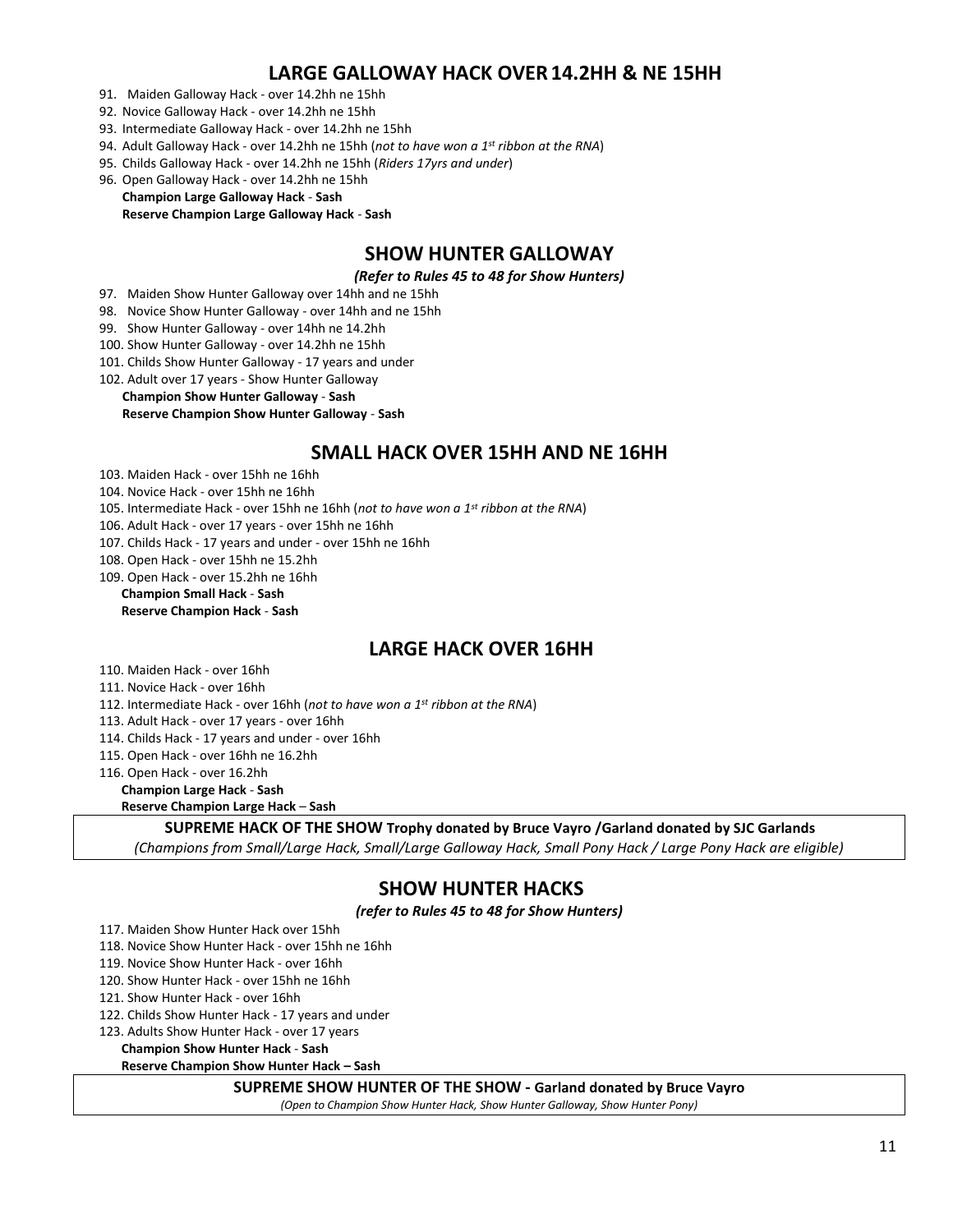124. Lady Rider - 17yrs and under 21yrs

#### 125. Lady Rider - 21yrs and over **Champion Lady Rider** - **Sash**

#### **Reserve Champion Lady Rider** - **Sash**

126. Gentleman Rider - 17yrs and under 21yrs

127. Gentleman Rider - 21yrs and over **Champion Gentleman Rider** - Sash **Reserve Champion Gentleman Rider** - Sash

## **RING 2**

#### **ALL BREEDS - LED STALLION / COLT OVER 14HH**

128. Stallion - 4yrs and over, over 14hh

129. Colt - 2yrs and under 4yrs, over 14hh

130. Colt - 1yrs and under 2yrs, over 14hh

131. Colt - under 1yr, over 14hh

**Champion stallion or Colt** - **Sash**

**Reserve Champion Stallion or Colt** - **Sash**

**NOTE: Supreme All Breeds to be judged at the completion of ALL BREEDS judging**

#### **AUSTRALIAN NATIONAL SADDLEHORSE LED CLASSES**

132. Stallion - 4yrs and over 133. Colt - 3yrs and under **Champion ANSA Stallion or Colt** - **Sash Reserve Champion ANSA Stallion or Colt** - **Sash** 134. Mare - 4yrs and over 135. Filly - 3yrs and under **Champion ANSA Mare or Filly** - **Sash Reserve Champion ANSA Mare or Filly** - **Sash** 136. Gelding - 4 years and over 137. Gelding - 3 years and under **Champion ANSA Gelding** - **Sash Reserve Champion ANSA Gelding** - **Sash**

#### **SUPREME LED ANSA EXHIBIT - Sash and Garland donated by Bruce Vayro**

#### **AUSTRALIAN STOCK HORSE SOCIETY LED CLASSES**

138. Best Presented 139. Stallion - 4yrs and over 140. Colt - 3 year and under **Champion ASHS Stallion or Colt - Sash Reserve Champion ASHS Stallion or Colt - Sash** 141. Mare - 4yrs and over 142. Filly - 3yrs and under **Champion ASHS Mare or Filly**- **Sash Reserve Champion ASHS Mare or Filly**- **Sash** 143. Gelding - 4yrs and over 144. Gelding - 3yrs and under **Champion ASHS Gelding -Sash Reserve Champion ASHS Gelding**- **Sash**

**SUPREME LED AUSTRALIAN STOCK HORSE- Sash & Garland donated by Bruce Vayro**

145. Progeny Pair by same Sire or out of the same Dam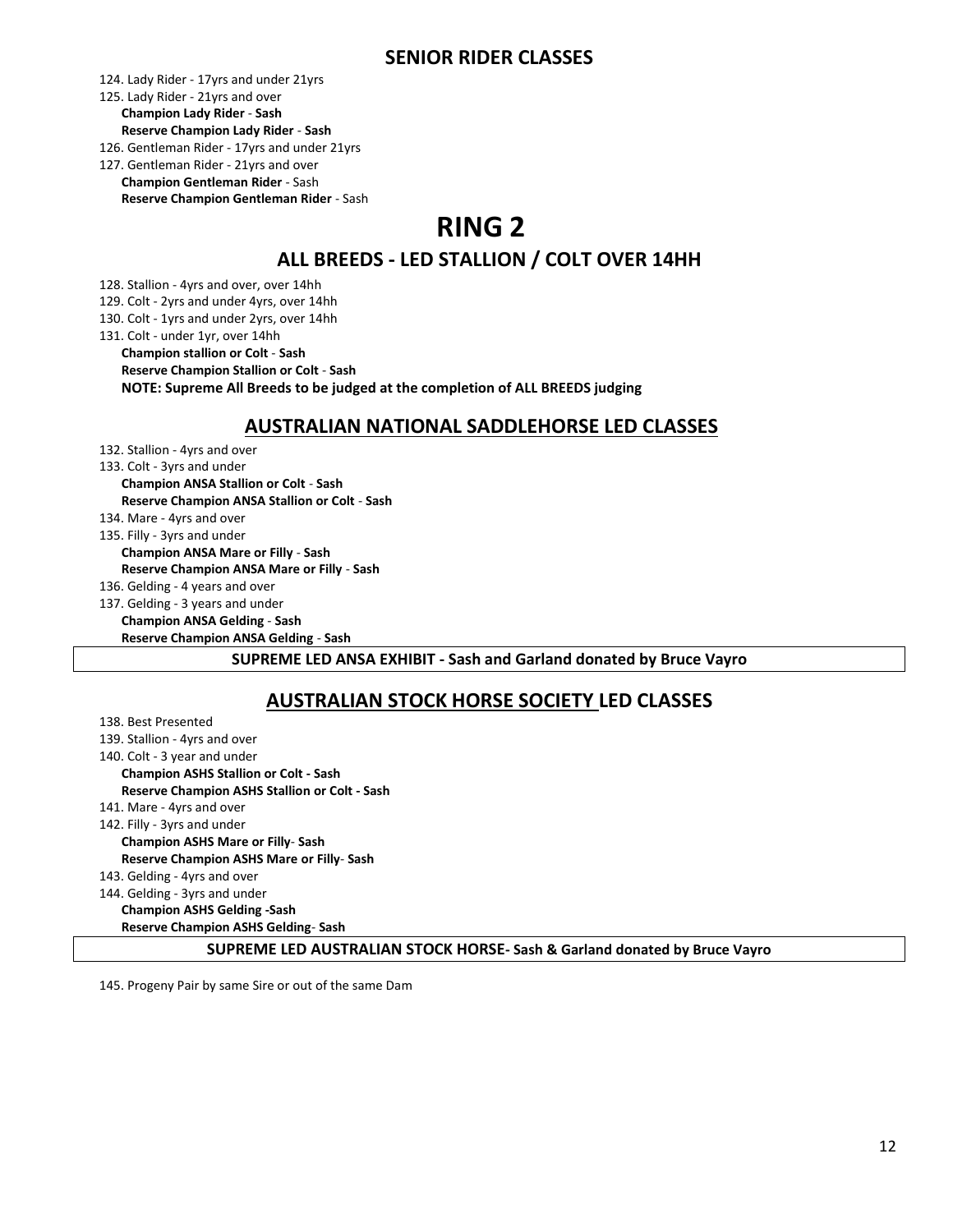#### **QUARTER HORSE LED CLASSES**

146. Best Presented

- 147. Stallion 4 years and over
- 148. Colt 3 years and under

**Champion Quarter Horse Stallion or Colt - Sash Reserve Champion Quarter Horse Stallion - Sash**

- 149. Mare 4 years and over
- 150. Filly 3 years and under

**Champion Quarter Horse Mare or Filly** - **Sash Reserve Champion Quarter Horse Mare or Filly - Sash**

151. Gelding - 4 years and over

152. Gelding -3 years and under **Champion Quarter Horse Gelding - Sash Reserve Champion Quarter Horse Gelding - Sash**

#### **ANSA HORSE SADDLE CLASSES**

153. ANSA Stallion - under saddle

154. ANSA Mare - under saddle

155. ANSA Gelding - under saddle

156. ANSA Colt, Filly or Gelding - under 4yrs, under saddle

**Champion ANSA Saddle Horse - Sash**

**Reserve Champion ANSA Saddle Horse - Sash**

#### **AUSTRALIAN STOCK HORSE SADDLE CLASSES**

- 157. Junior Handler 17 years and under
- 158. ASHS Maiden Hack
- 159. ASHS Novice Hack

160. ASHS Open Hack

#### **Champion ASHS Hack** - **Sash Reserve Champion ASHS Hack** - **Sash**

- 161. ASHS Hack ridden by person 18 years and under
- 162. ASHS Hack ridden by person over 18 years
- 163. ASHS Pleasure Hack
- 164. Maiden ASHS Working
- 165. Novice ASHS Working
- 166. Working ASHS 5 years and over
- 167. Working ASHS 4 years and under
- **Champion ASHS Working Sash**

**Reserve Champion ASHS Working** - **Sash**

#### **QUARTER HORSE SADDLE CLASSES**

168. Quarter Horse - Stallion or Colt - under Saddle

- 169. Quarter Horse Mare or Filly under saddle
- 170. Quarter Horse Gelding under saddle

**Champion Quarter Horse under saddle - Sash Reserve Champion Quarter Horse under saddle - Sash**

#### **AUSTRALIAN STOCK HORSE - STATION CHALLENGE**

**MUST BE REGISTERED AUSTRALIAN STOCK HORSE**

171. Junior Station Horse Challenge - 4 years and under

172. Senior Station Horse Challenge - 5 years and over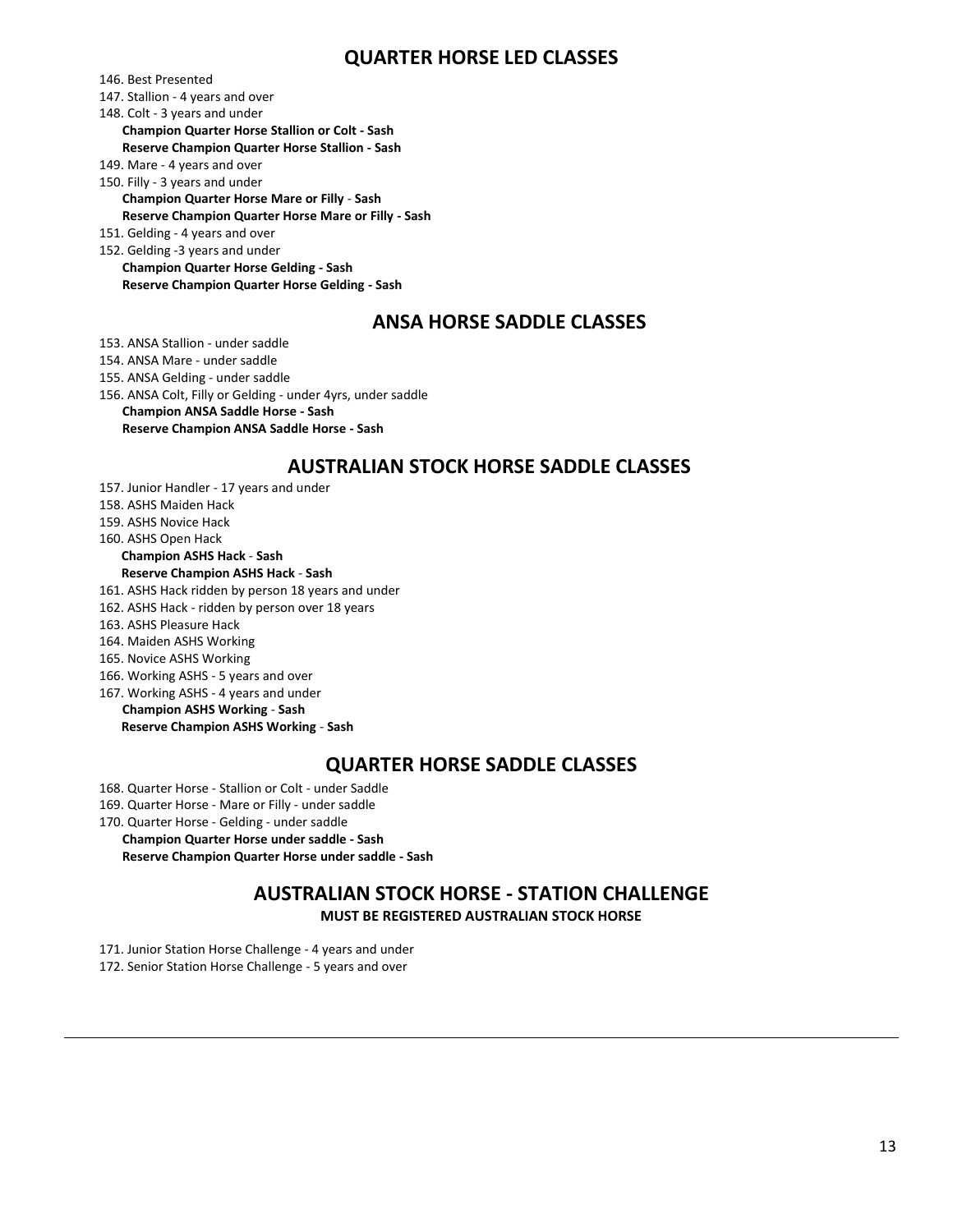## **RING 3**

#### **ALL BREEDS - LED MARE / FILLY OVER 14HH**

173. Mare - 4 years and over, over 14hh

174. Filly - 2 years and under 4 years, over 14hh

175. Filly - 1 year and under 2 years, over 14hh

176. Filly - under 1 year, over 14hh

**Champion All Breeds Mare or Filly - Sash Reserve Champion All Breeds Mare or Filly - Sash**

*Note:* Supreme All Breeds to be judged at the completion of All Breeds judging

#### **WARMBLOOD LED CLASSES**

177. Best Presented

- 178. Stallion 4 years and over
- 179. Colt 3 years and under

**Champion Stallion or Colt - Sash Reserve Champion Stallion or Colt - Sash**

180. Mare - 4 years and over

181. Filly - 3 years and under

**Champion Mare or Filly - Sash**

**Reserve Champion Mare or Filly - Sash**

182. Gelding - 4 years and over

183. Gelding - 3 years and under

**Champion Gelding - Sash Reserve Champion Gelding - Sash**

#### **DILUTE CLASSES**

**OPEN TO EXHIBITORS OF ANY REGISTERED DILUTE GROUP - ALL HORSES MUST BE REGISTERED WITH DILUTES AUSTRALIA**

#### **PALOMINO LED CLASSES**

- 184. Best Presented
- 185. Stallion 4 years and over
- 186. Colt 3 years and under

**Champion Palomino Stallion or Colt** - **Sash**

**Reserve Champion Palomino Stallion or Colt - Sash**

187. Mare - 4 years and over

188. Filly - 3 years and under **Champion Palomino Mare or Filly** - **Sash Reserve Champion Palomino Mare or Filly - Sash**

189. Gelding - 4 years and over 190. Gelding - 3 years and under

**Champion Palomino Gelding** - **Sash Reserve Champion Palomino Gelding – Sash**

#### **BUCKSKINS AND DUN LED CLASSES**

191. Best Presented

192. Stallion - 4 years and over

193. Colt - 3 years and under **Champion Buckskin or Dun Stallion or Colt - Sash Reserve Champion Buckskin or Dun Stallion or Colt - Sash** 194. Mare - 4 years and over 195. Filly - 3 years and under **Champion Buckskin or Dun Mare or Filly** - **Sash Reserve Champion Buckskin or Dun Mare or Filly - Sash** 196. Gelding - 4 years and over 197. Gelding - 3 years and under **Champion Buckskin or Dun Gelding** - **Sash**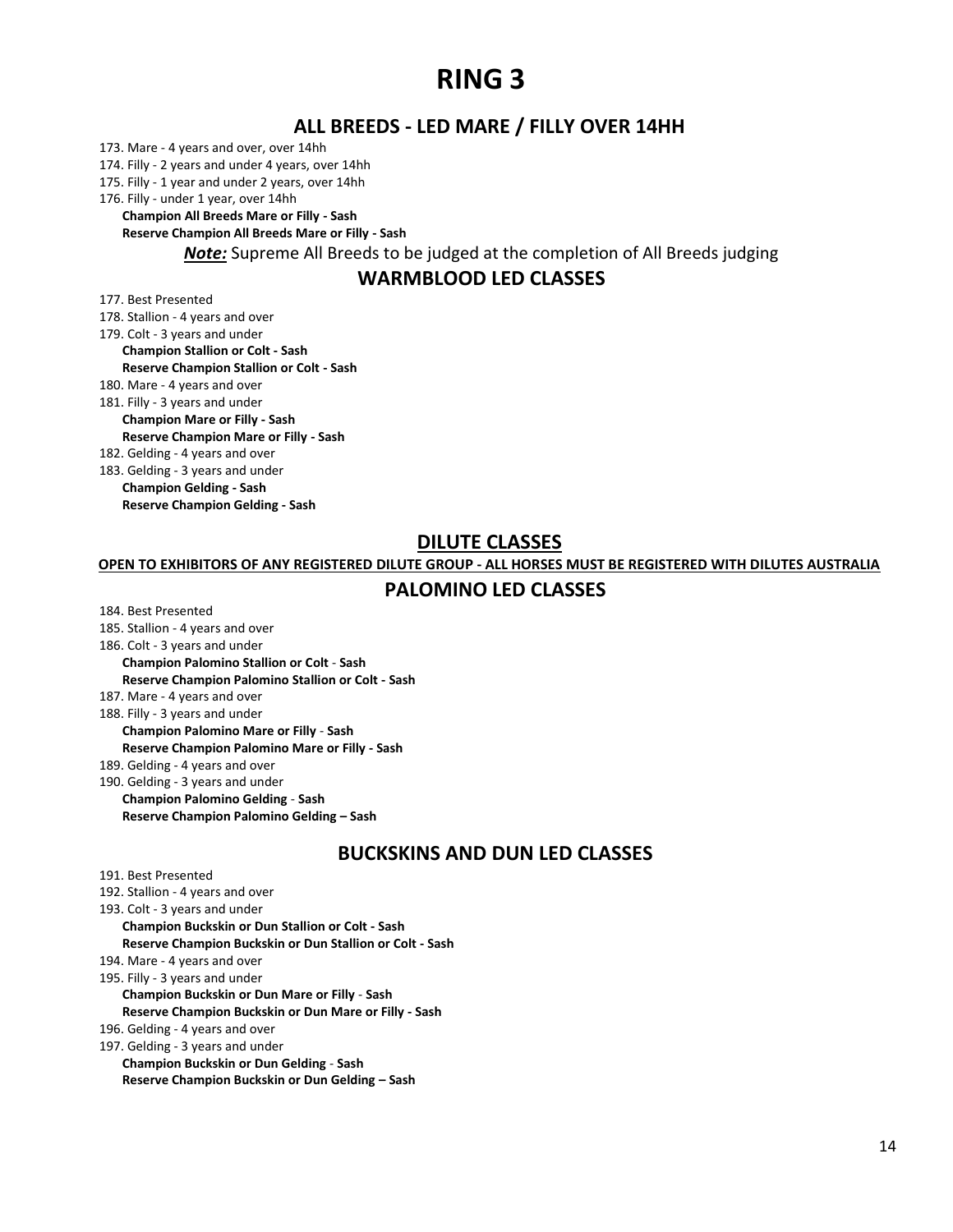#### **ANY OTHER DILUTE LED CLASSES**

#### **Silver / Champagne / Pearl**

198. Best Presented 199. Stallion - 4 years and over 200. Colt - 3 years and under **Champion Any Other Dilute Stallion or Colt** - **Sash**

**Reserve Champion Any Other Dilute Stallion or Colt - Sash**

201. Mare - 4 years and over

202. Filly - 3 years and under **Champion Any Other Dilute Mare or Filly** - **Sash Reserve Champion Any Other Dilute Mare or Filly - Sash** 203. Gelding - 4 years and over

204. Gelding - 3 years and under

**Champion Any Other Dilute Gelding** - **Sash Reserve Champion Any Other Dilute Gelding - Sash**

#### **DA ANCILLARY LED CLASSES**

205. Best Presented 206. Stallion - 4 years and over 207. Colt - 3 years and under **Champion Stallion or Colt** - **Sash Reserve Champion Stallion or Colt - Sash** 208. Mare - 4 years and over 209. Filly - 3 years and under **Champion Mare or Filly - Sash Reserve Champion Mare or Filly - Sash** 210. Gelding - 4 years and over 211. Gelding - 3 years and under **Champion Gelding - Sash Reserve Champion Gelding - Sash**

#### **DA NON-SOLID DILUTE**

212. Best Presented

213. Stallion / Colt

214. Mare / Filly

215. Gelding

**Champion Dilutes Australia Non-Solid Dilute**- Sash **Reserve Champion Dilutes Australia Non-Solid Dilute - Sash**

**SUPREME LED DILUTE EXHIBIT - Sash & Garland donated by Bruce Vayro**

#### **PINTO LED CLASSES**

#### **OPEN TO EXHIBITORS OF ANY REGISTERED PINTO GROUP**

- 216. Best Presented Pinto
- 217. Filly 3 years and under
- 218. Mare 4 years and over

**Champion Mare or Filly - Sash**

**Reserve Champion Mare or Filly - Sash**

- 219. Colt 3 years and under 220. Stallion - 4 years and over
	- **Champion Stallion or Colt - Sash Reserve Champion Stallion or Colt - Sash**
- 221. Gelding 3 years and under
- 222. Gelding 4 years and over **Champion Gelding - Sash Reserve Champion Gelding – Sash**

#### **SUPREME LED PINTO EXHIBIT - Sash**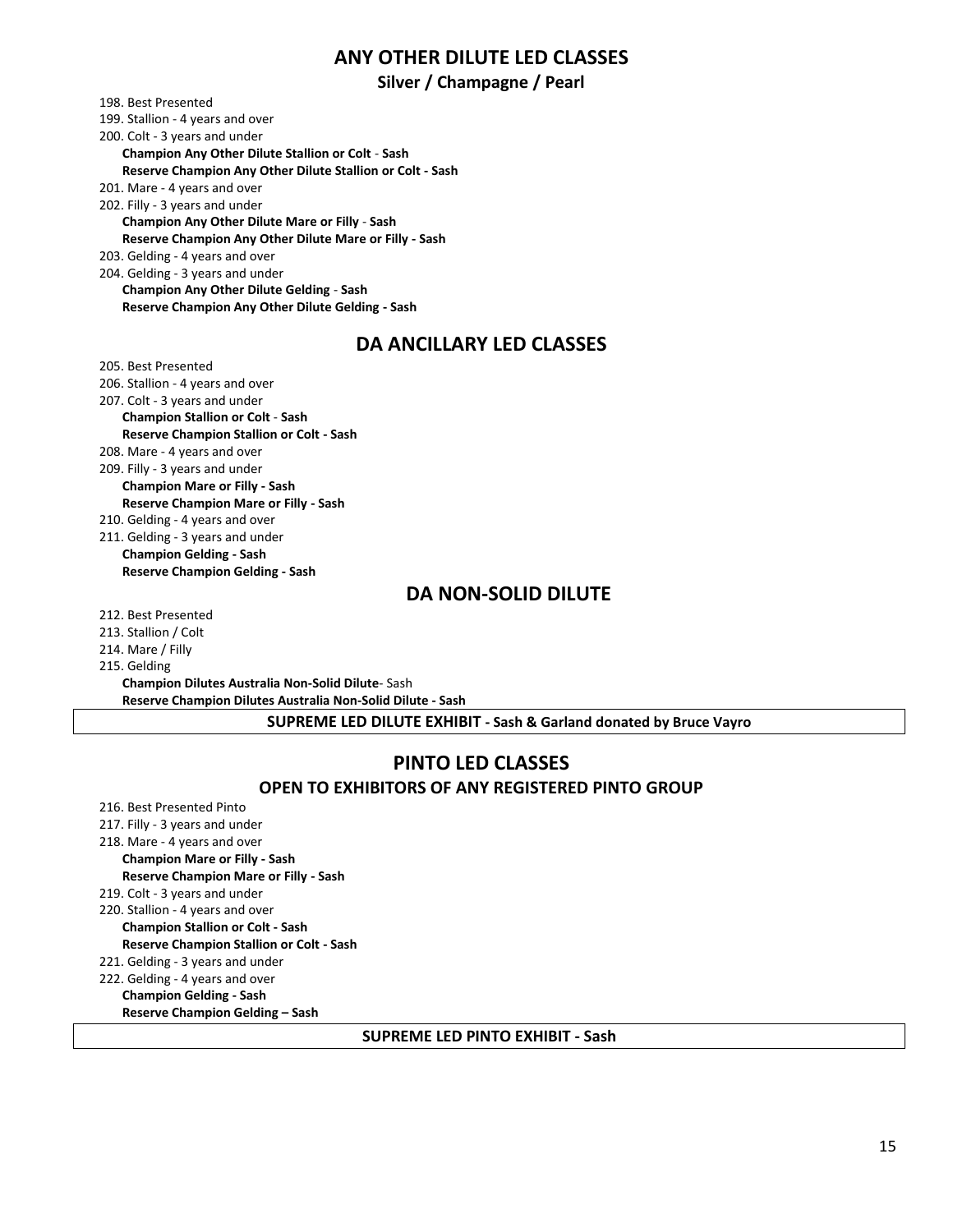#### **PAINT LED CLASSES**

223. Best Presented

224. Stallion - 4 years and over

225. Colt - 3 years and under

**Champion Paint Stallion or Colt - Sash Reserve Champion Paint Stallion or Colt - Sash**

226. Mare - 4 years and over

227. Filly - 3 years and under

**Champion Paint Mare or Filly** - **Sash Reserve Champion Paint Mare or Filly - Sash**

228. Gelding - 4 years and over

229. Gelding -3 years and under **Champion Paint Gelding - Sash Reserve Champion Paint Gelding - Sash**

#### **PAINT BRED LED CLASSES**

230. Best Presented

231. Stallion / Colt

232. Mare / Filly

233. Gelding any age **Champion Paint Bred Exhibit - Sash Reserve Champion Paint Bred Exhibit - Sash**

#### **APPALOOSA LED CLASSES**

234. Best Presented 235. Colt - 3 years and under

236. Stallion - 4 years and over

**Champion Appaloosa Stallion or Colt** - **Sash Reserve Champion Appaloosa Stallion or Colt – Sash**

237. Filly - 3 years and under

238. Mare - 4 years and over **Champion Appaloosa Mare or Filly** - **Sash Reserve Champion Appaloosa Mare or Filly - Sash**

239. Gelding - 3 years and under

240. Gelding - 4 years and over **Champion Appaloosa Gelding - Sash Reserve Champion Appaloosa Gelding – Sash**

#### **AUSTRALIAN PALOUSE LED CLASSES**

241. Best Presented

242. Stallion / Colt

243. Mare / Filly

244. Gelding any age **Champion Australian Palouse Pony - Sash Reserve Champion Australian Palouse Pony – Sash**

#### **PUREBRED ARABIAN LED CLASSES**

**All Exhibits must be registered with the AHSA**

245. Filly - 3 years and under 246. Mare - 4 years and over **Champion Arabian Mare or Filly** - **Sash Reserve Champion Arabian Mare or Filly - Sash** 247. Colt - 3 years and under 248. Stallion - 4 years and over **Champion Arabian Stallion or Colt** - **Sash Reserve Champion Arabian Stallion or Colt - Sash** 249. Gelding - 3 years and under 250. Gelding - 4 years and over **Champion Arabian Gelding - Sash Reserve Champion Arabian Gelding - Sash**

**SUPREME LED PUREBRED ARABIAN EXHIBIT** - **Sash**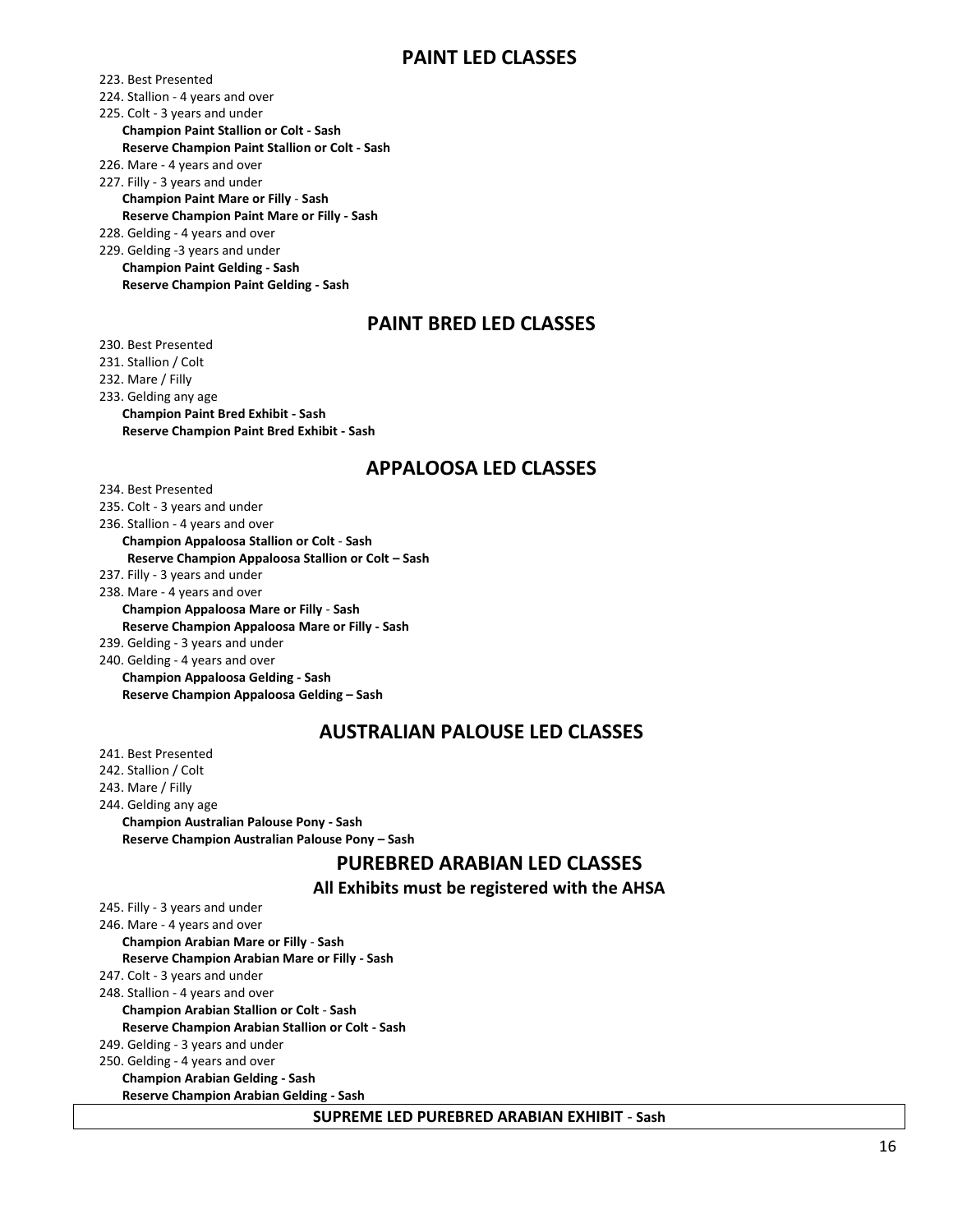#### **ARABIAN DERIVATIVE LED CLASSES**

#### **All Exhibits must be registered with AHSA**

- 251. Filly 3 years and under
- 252. Mare 4 years and over, ne 14.2hh
- 253. Mare 4 years and over, over 14.2hh **Champion Arabian Derivative Female** - **Sash Reserve Champion Arabian Derivative Female - Sash**
- 254. Colt 3 years and under
- 255. Stallion 4 years and over, ne 14.2hh
- 256. Stallion 4 years and over, over 14.2hh **Champion Arabian Derivative Stallion or Colt - Sash Reserve Champion Arabian Derivative Stallion or Colt - Sash**
- 257. Gelding 3 years and under
- 258. Gelding 4 years and over, ne 14.2hh
- 259. Gelding 4years and over, over 14.2hh **Champion Arabian Derivative Gelding** - **Sash Reserve Champion Arabian Derivative Gelding - Sash**

#### **WARMBLOOD SADDLE CLASSES**

- 260. Stallion under saddle
- 261. Mare under saddle

#### 262. Gelding - under saddle

**Champion Warmblood Under Saddle - Sash Reserve Champion Warmblood Under Saddle - Sash**

#### **DILUTE SADDLE CLASSES (Must be registered with Dilutes Australia)**

263. Best Presented

- 264. Palomino under saddle
- 265. Buckskin / Dun under saddle
- 266. Cremello / Perlino under saddle
- 267. DA Ancillary under saddle
- 268. DA NSD under saddle
	- **Champion Dilute Under Saddle - Sash**
	- **Reserve Champion Dilute Under Saddle - Sash**

#### **PINTO SADDLE CLASSES**

#### **OPEN TO EXHIBITORS OF ANY REGISTERED DILUTE GROUP - ALL HORSES MUST BE REGISTERED WITH DILUTES AUSTRALIA**

**Champion Pinto under saddle - Sash Reserve Champion Pinto under saddle - Sash**

#### **PAINT AND APPALOOSA SADDLE CLASSES**

- 269. Paint Horse under saddle
- 270. Paint Bred under saddle
- 271. Appaloosa under saddle
	- **Champion Paint / Appaloosa under saddle - Sash Reserve Champion Paint / Appaloosa under saddle - Sash**

#### **ARABIAN PUREBRED / DERIVATIVE SADDLE CLASSES**

#### **(All Exhibits must be registered with AHSA)**

272. Ridden Mare or Filly

273. Ridden Stallion or Colt

274. Ridden Gelding

**Champion Ridden Arabian Purebred / Derivative Exhibit - Sash**

**Reserve Champion Ridden Arabian Purebred / Derivative Exhibit – Sash**

275. Bridle Path Hack

276. Costume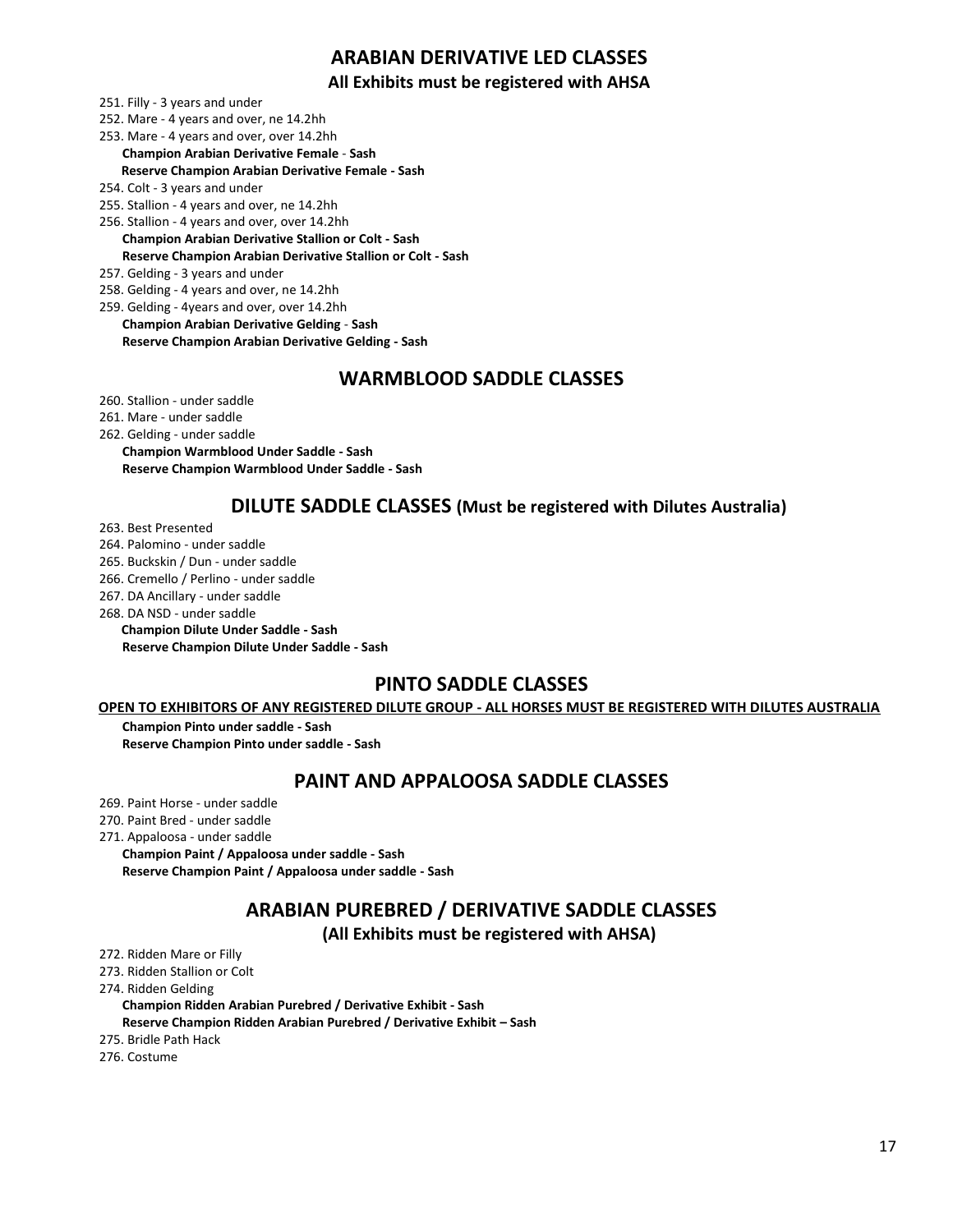#### **OPEN PERFORMANCE CLASSES**

#### **Open to all breed**

277. Senior Showmanship - over 17 years 278. Led Bending 279. Led Keyhole 280. Led Stockhorse Race 281. Hunter - under saddle 282. Youth Bridle Path Hack 284 Junior Horse Bridle Path Hack 285. Senior Bridle Path Hack 286. Western Pleasure 287. Junior Showmanship - 17 Years and under

#### **HARNESS CLASSES**

#### **Maybe moved to another Ring - announcement on day**

288. Pony Harness Turnout

289. Hackney Pony in harness 290. Miniature Horse Pony in Harness 291. Shetland Pony in Harness 292. Pony in Harness ne 14hh - Not to have competed in any other class **Champion Harness Pony - Sash Reserve Champion Harness Pony - Sash** 293. Horse Harness Turnout 294. Hackney in Harness 295. Horse in Harness over 14hh, ne 14.2 296. Horse in Harness over 14.2hh, ne 15hh 297. Horse in Harness over 15hh ne 15.2hh 298. Horse in Harness over 15.2hh

**Champion Harness Horse - Sash Reserve Champion Harness Horse- Sash**

#### **WHIP CLASSES**

299. Junior Whip

300. Lady Whip

301. Gent Whip **Champion Whip - Sash Reserve Champion Whip - Sash**

#### **HARNESS NOVELTIES CLASSES**

302. Sporting Figure of 8 - 14hh and under 303. Sporting Figure of 8 - over 14hh 304. Stock Horse Race - 14hh and under 305. Stock Horse Race - over 14hh 306. Bending - 14hh and under 307.Bending - over 14hh

## **Ring 4**

**7.30am START**

**Prizes: 1st - \$6.00; 2nd - \$4.00; 3rd - Ribbon**

**ALL EXHIBITS ARE REQUIRED TO CONGREGATE ON THE TRACK SIDE TO THEIR RESPECTIVE RINGS**

#### **ALL BREEDS LED STALLION / COLT NOT EXCEEDING 14HH**

308. Stallion - 4 years and over, ne 14hh

- 309. Colt 2 years and under 4 years, ne 14hh
- 310. Colt 1 years and under 2 years, ne 14hh

311. Colt - under 1 years, ne 14hh

**Champion All Breeds Stallion or Colt - Sash**

**Reserve Champion All Breeds Stallion or Colt - Sash**

*Note: Supreme All Breeds to be judged at the completion of ALL Breeds judging.*

**SUPREME CHAMPION ALL BREEDS EXHIBIT - SASH AND GARLAND DONATED BY BRUCE VAYRO**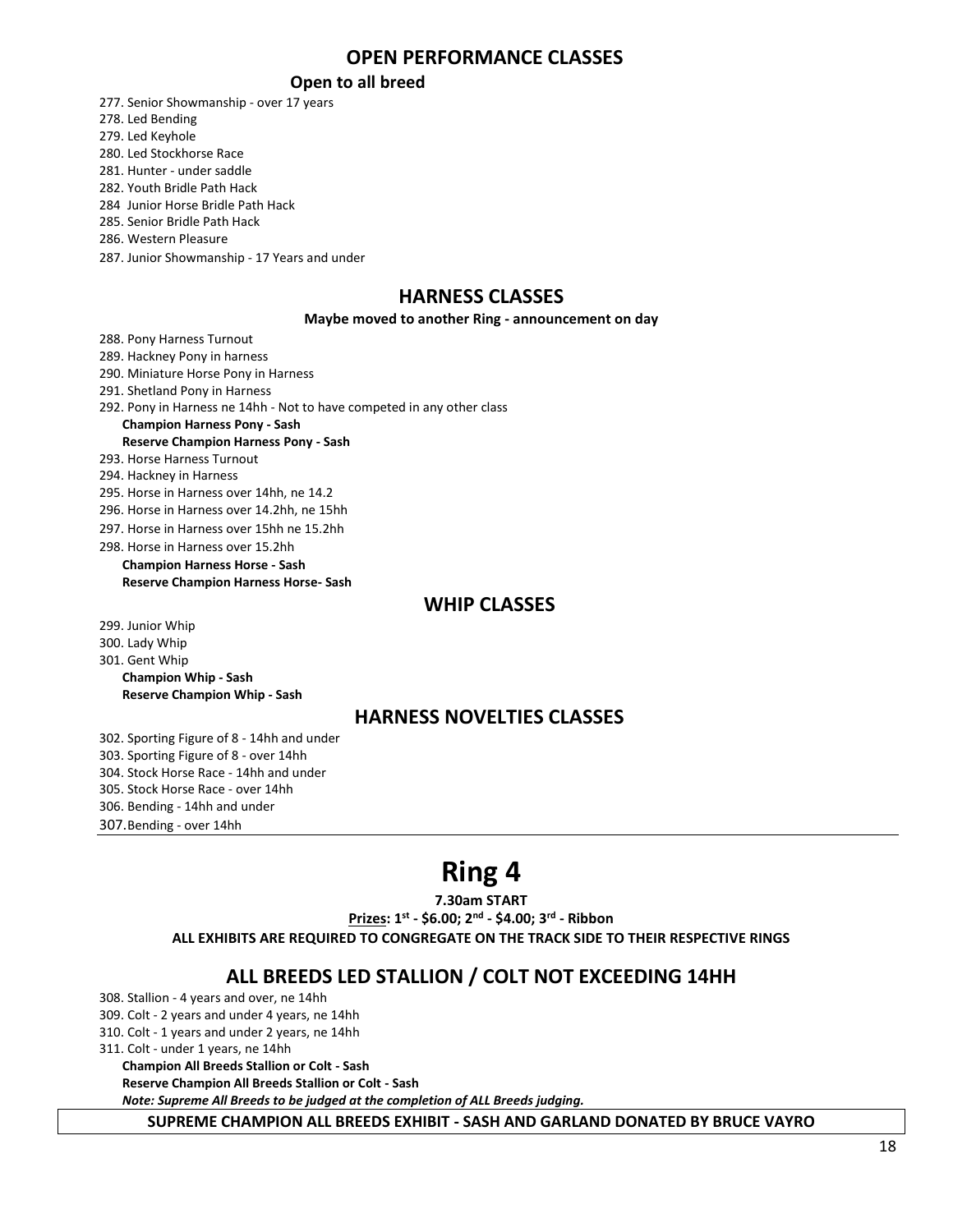#### **CONNEMARA PONY LED CLASSES**

*Registered with their Respected Breed Societies*

312. Best Presented

313. Mare or Filly

314. Stallion or Colt

315. Gelding

**Champion Connemara Pony - Sash**

**Reserve Champion Connemara Pony - Sash**

316. Part bred Filly/Mare

317. Part bred Gelding

#### **OTHER MOUNTAIN AND MOORLAND LED CLASSES**

**Excluding all Welsh and Connemara Ponies**

- 318. Best Presented
- 319. Mare or Filly
- 320. Stallion or Colt

321. Gelding

**Champion Other Mountain and moorland Pony** - **Sash Reserve Champion Other Mountain and Moorland Pony - Sash**

- 322. Part bred Pony Filly/Mare
- 323. Part bred Gelding

#### **AUSTRALIAN PONY LED CLASSES**

**Copy of Australian Pony Registration Papers for Pure and Partbred Australian Ponies must be available upon request on the day.**

**Led Australian Pony Classes ne 14hh**

- 324. Best Presented Australian Pony
- 325. Led Colt 3 years or under
- 326. Led Filly 3 years or under
- 327. Led Gelding 3 years and under **Champion Youngstock - Sash**
- 328. Led Stallion 4 years & over ne 12.2hh
- 329. Led Stallion 4 years & over, over 12.2hh
- **Champion Stallion - Sash Reserve Champion Stallion - Sash**
- 330. Led Mare 4 years & over ne 12.2hh 331. Led Mare 4 years & over, over 12.2hh

**Champion Mare - Sash**

**Reserve Champion Mare - Sash**

- 332. Led Gelding 4 years & over ne 12.2hh
- 333. Led Gelding 4 years & over, over 12.2hh

**Champion Gelding - Sash Reserve Champion Gelding – Sash**

#### **Led 3rd Generation Plus Australian Pony Classes**

- 334. Led 3rd Generation plus Stallion 4 years & over
- 335. Led 3rd Generation plus Mare 4 years & over
- 336. Led 3rd Generation plus Gelding 4 years & over
- 337. Led 3rd Generation plus Colt, Filly, Gelding 3 years and under

**Champion 3rd Generation Plus Exhibit - Sash**

**Reserve Champion 3rd Generation Plus Exhibit – Sash**

**SUPREME AUSTRALIAN PONY EXHIBIT - Sash donated by The Australian Pony Promotions Group [Certificate and Prize Money donated by Ms Seabrook and Kerr if winner is a member of the Australian Pony Promotions Group]**

#### **Led Partbred Australian Ponies to have At Least 25% Purebred Australian Pony Parentage. Height open.**

- 338. Led Partbred Australian Pony Stallion 4 years & over
- 339. Led Partbred Australian Pony Mare 4 years & over
- 340. Led Partbred Australian Pony Gelding 4 years & over
- 341. Led Partbred Australian Pony Colt, Filly, Gelding 3 years and under

#### **Champion Partbred Australian Pony Exhibit**

**Reserve Champion Partbred Australian Pony Exhibit**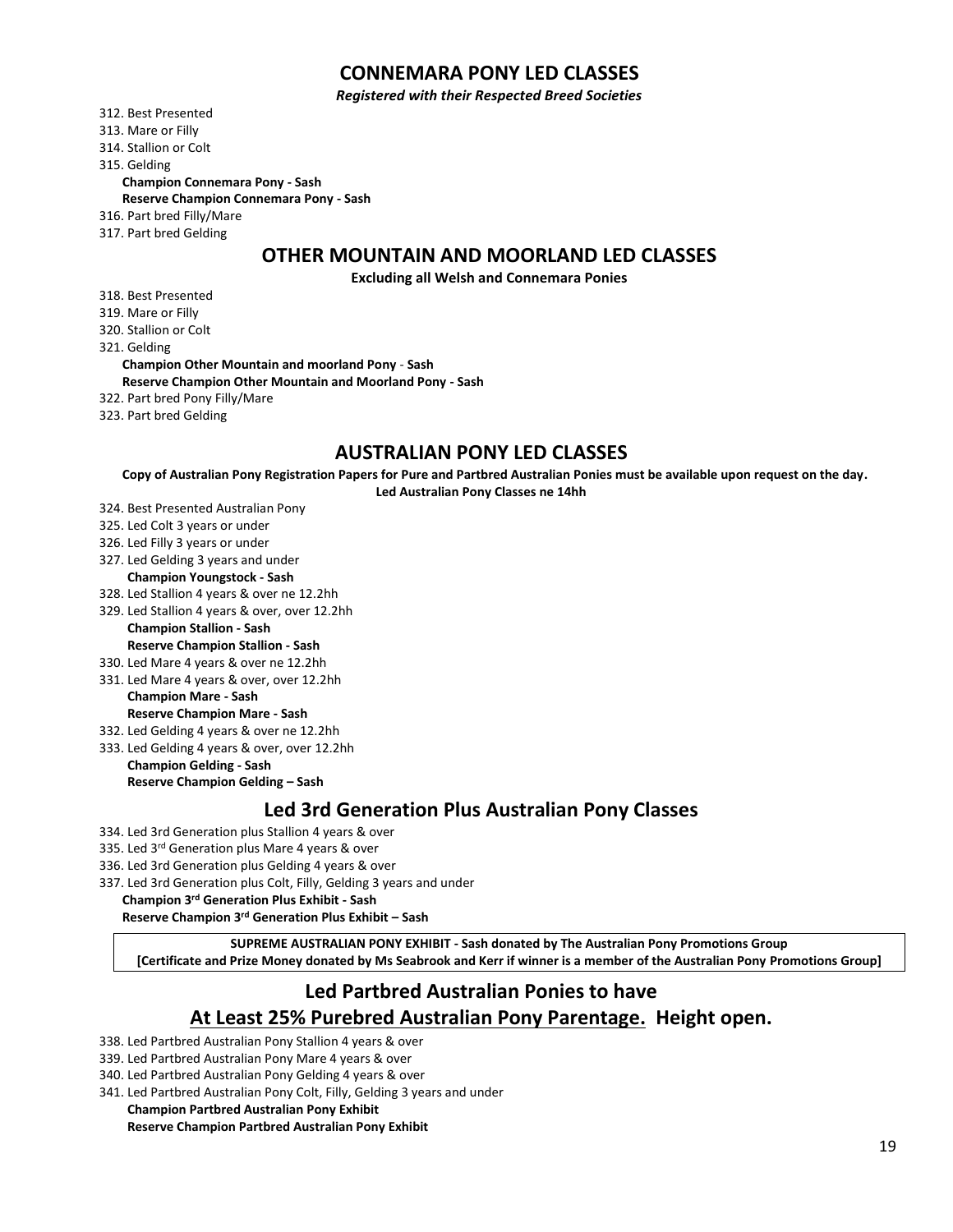*[Garland donated by Supporter if winner is a member of the Australian Pony Promotions Group]*

342. Youth Handler 10 years and under (can be Assisted)

343. Youth Handler 11 years to 17 years

344. Handler 18 years & over

345. Led Coloured / Dilute exhibit

#### **QUARTER PONY LED CLASSES YOUNG STOCK**

346. Led Filly under 3 years - (foal registered)

347. Led Colt / Gelding under 3 years - (foal registered)

**Champion Quarter Pony - Sash Reserve Champion Quarter Pony - Sash**

#### **SENIOR PONY**

348. Led Mare 3 years and over

349. Led over height Mare 3 years and over

350. Led Gelding 3 years over - Adult class

351. Led Stallion 3 years and over - Adult class

352. Led over height Stallion 3 years and over

**Champion Led Adult Quarter Pony - Sash** 

**Reserve Champion Led Adult Quarter Pony - Sash**

**SUPREME QUARTER PONY - Sash Donated by The Quarter Pony Society**

353. Best Presented Quarter Pony and Handler

354. Best solid colour

355. Best broken coloured

356. Over height coloured horse

#### **STANDARD BRED LED CLASSES**

357. Best Presented

- 358. Led Stallion or Colt under 10 years
- 359. Led Stallion 10 years and over **Champion Standard Bred Stallion or Colt – Sash**

**Reserve Champion Standard Bred Stallion or Colt - Sash**

360. Led Mare or Filly - under 10 years

361. Led Mare or Filly - 10 years and over

- **Champion Standard Bred Mare or Filly - Sash Reserve Champion Standard Bred Mare or Filly - Sash**
- 362. Led Gelding under 10 years
- 363. Led Gelding 10 years and over

364. Track to Hack - Led

**Champion Standard Bred Gelding** - **Sash**

**Reserve Champion Standard Bred Gelding - Sash**

**SUPREME LED STANDARD BRED Sash**

## **BAROQUE BREED LED CLASSES**

**PURE BRED BAROQUE LED CLASSES**

**Andalusian - Lusitano - Lipizzan - Friesia - Kladruber – Murgese - Open to all Baroque Breeds**

#### 365. Best Presented

- 366. Stallion 4 years and over
- 367. Colt 3 years and under

**Champion Baroque Stallion / Colt - Sash**

**Reserve Champion Baroque Stallion / Colt - Sash**

- 368. Mare 4 years and over
- 369. Filly 3 years and under
	- **Champion Baroque Mare / Filly - Sash**

**Reserve Champion Baroque Mare / Filly - Sash**

370. Gelding - 4 years and over

371. Gelding - 3 years and under

**Champion Baroque Gelding - Sash Reserve Champion Baroque Gelding - Sash**

**SUPREME PURE-BRED LED BAROQUE - Sash**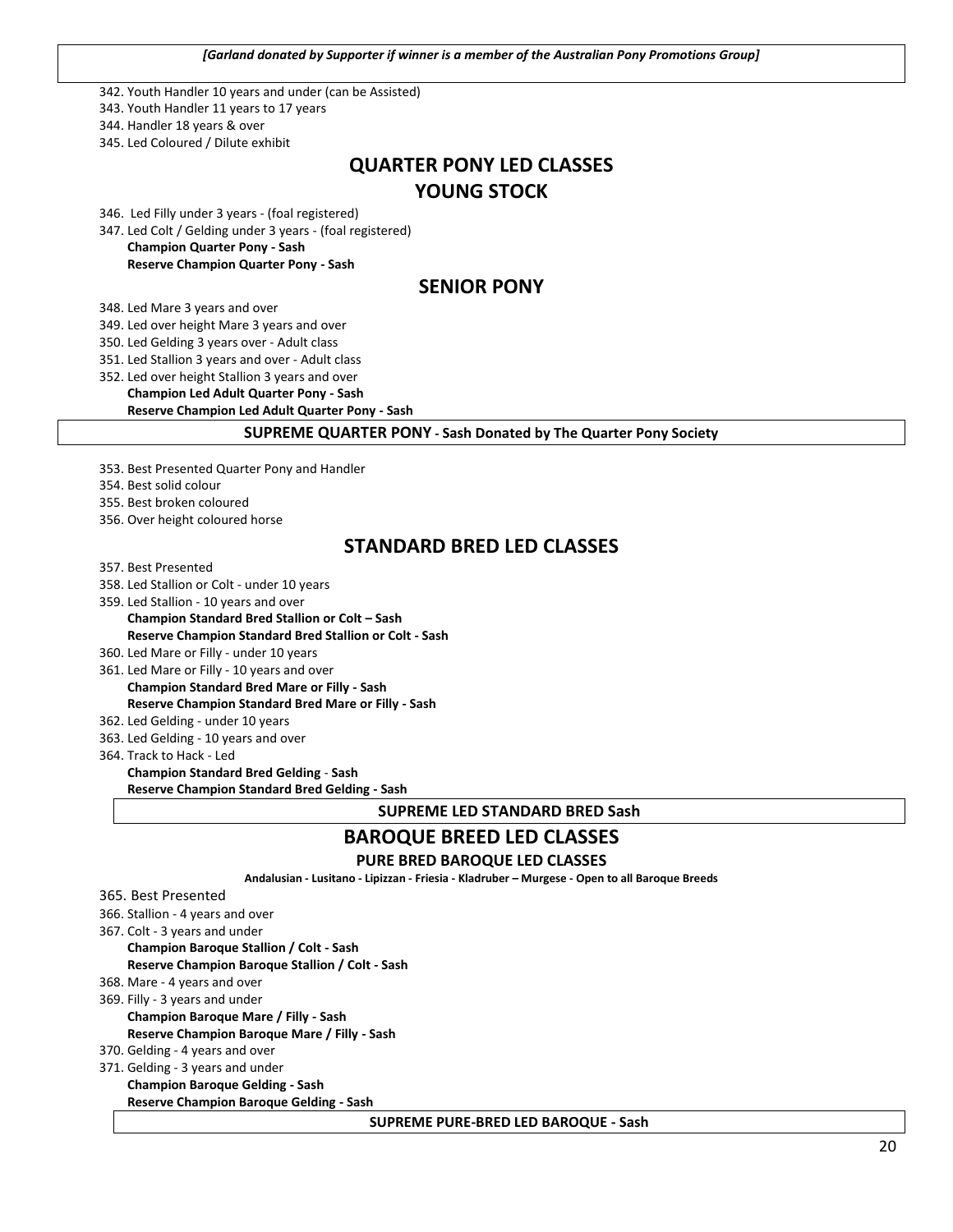#### **PARTBRED BAROQUE LED CLASSES**

372. Best Presented Part bred

- 373. Stallion / Colt
- 374. Mare / Filly

375. Gelding - any age

**Champion Baroque Part bred - Sash Reserve Champion Baroque Part bred - Sash**

#### **PUREBRED AUSTRALIAN WALER HORSE LED CLASSES**

- 376. Best Presented
- 377. Led Stallion over 4 years
- 378. Led Colt 3 years and under **Champion Pure bred Waler Stallion / Colt - Sash**

**Reserve Champion Pure bred Waler Stallion / Colt - Sash**

- 379. Led Mare over 4 years
- 380. Led Filly 3 years and under **Champion Pure bred Waler Mare / Filly - Sash Reserve Champion Pure bred Waler Mare / Filly - Sash**
- 381. Led Gelding over 4 years
- 382. Led Gelding 3 years and under
	- **Champion Pure bred Waler Gelding - Sash**

**Reserve Pure bred Waler Champion Gelding - Sash**

**SUPREME LED PUREBRED WALER EXHIBIT – Sash – Garland donated by Cavallo Photographic Services**

#### **PARTBRED AUSTRALIAN WALER LED CLASSES**

- 383. Best Presented Part bred
- 384. Led Part bred Stallion / Colt
- 385. Led Part bred Mare / Filly

386. Led Part bred Gelding **Champion Led Part bred Waler red - Sash Reserve Champion Led Part bred - Sash**

#### **HACKNEY PONIES OR HORSES LED CLASSES**

- 387. Best Presented
- 388. Stallion / Colt
- 389. Mare / Filly
- 390. Gelding any age

**Champion Hackney Pony or Horse - Sash**

**Reserve Champion Hackney Pony or Horse - Sash**

#### **PUREBRED GYPSY COB LED CLASSES**

- 391. Best Presented Gypsy Cob
- 392. Stallion / Colt
- 393. Mare / Filly
- 394. Gelding any age
	- **Champion Purebred Gypsy Cob - Sash Reserve Champion Purebred - Gypsy Cob - Sash**

#### **PARTBRED GYPSY COB LED CLASSES**

395. Best Presented

- 396. Stallion / Colt
- 397. Mare / Filly
- 398. Gelding any age
	- **Champion Part bred Gypsy Cob - Sash Reserve Champion Part bred Gypsy Cob – Sash**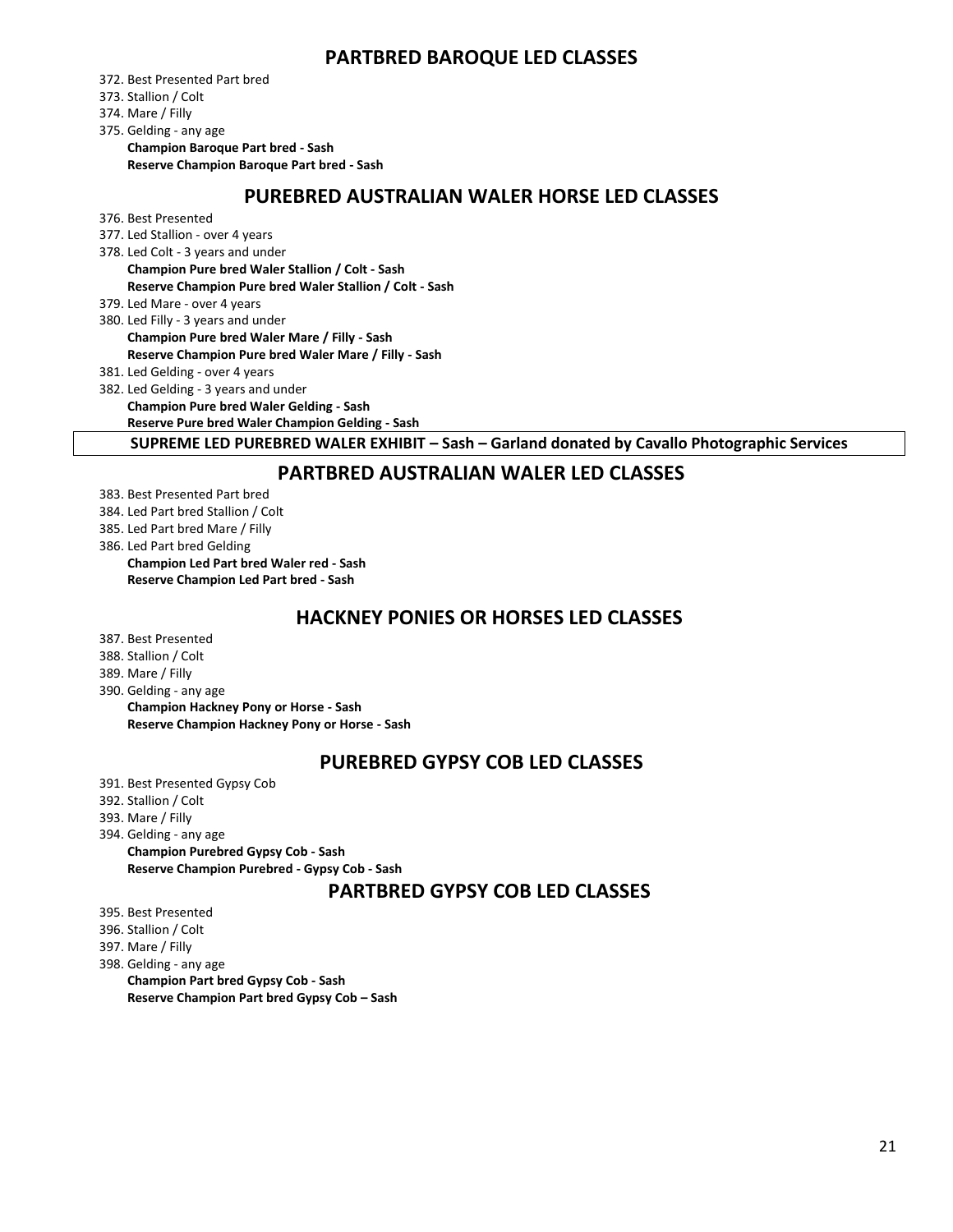#### **ANY OTHER BREED LED CLASSES**

399. Best Presented

- 400. Stallion 4 years and over
- 401. Colt 3 years and under **Champion Any other Breed Stallion or Colt – Sash**

**Reserve Champion. Any other Breed Stallion or Colt - Sash**

- 402. Mare 4 years and over
- 403. Filly 3 years and under **Champion Any other Breed Mare or Filly** – **Sash Reserve Champion Any Other Breed Mare or Filly - Sash**
- 404. Gelding 4 years and over
- 405. Gelding 3 years and under **Champion Any other Breed Gelding - Sash Reserve Champion Gelding any other Breed - Sash**

#### **CONNEMARA PONY SADDLE CLASSES**

406. Purebred / Part bred - under saddle

#### **OTHER MOUNTAIN AND MOORLAND SADDLE CLASSES**

**EXCLUDING ALL WELSH AND CONNEMARA PONIES**

407. Purebred / Part bred - under saddle

#### **AUSTRALIAN PONY PUREBRED AND PART BRED SADDLE CLASSES**

(Lead line riders are not eligible to compete in other classes unless specified "Lead Line" or "Led Rider")

408. Lead line Pony - Rider 2 to 6 years.

409. Assisted Rider - 7 to 12 years (cannot compete in Class 409/410)

410. Youth Rider 7 to 10 years

411. Youth Rider 11 to 17 years

412. Adult Rider 18 years & over

413. Ridden Stallion

414. Ridden Mare

415. Ridden Gelding

**Champion Ridden Exhibit - Sash**

**Reserve Champion Ridden Exhibit - Sash**

**[Garland donated by Supporter if winner is a member of the Australian Pony Promotions Group]**

#### **STANDARD BRED SADDLE CLASSES**

416. Beginners Walk / Trot (less than 4 wins)

417. Open Walk/Trot

418. Open under saddle (must canter)

419. Best Educated (riders chore workout)

**Champion Standard bred under saddle** - **Sash**

**Reserve Champion Standard bred under saddle – Sash**

420. Track to Hack - Under Saddle

#### **PURE BRED / PART BRED BAROQUE BREED SADDLE CLASSES**

**Andalusian - Lusitano - Lipizzano - Friesian - Kladruber – Murgese - Open to all Baroque Breeds**

421. Best Presented

422. Stallion / Colt

423. Mare / Filly

424. Gelding - any age

**Champion Baroque - under saddle - Sash**

**Reserve Champion Baroque - under saddle – Sash**

#### **PUREBRED / PARTBRED AUSTRALIAN WALER - SADDLE CLASSES**

425. Pure bred under saddle

426. Part bred under saddle

**Champion Pure / Part bred Waler under saddle - Sash Reserve Champion Pure / Part bred Waler - under Saddle – Sash**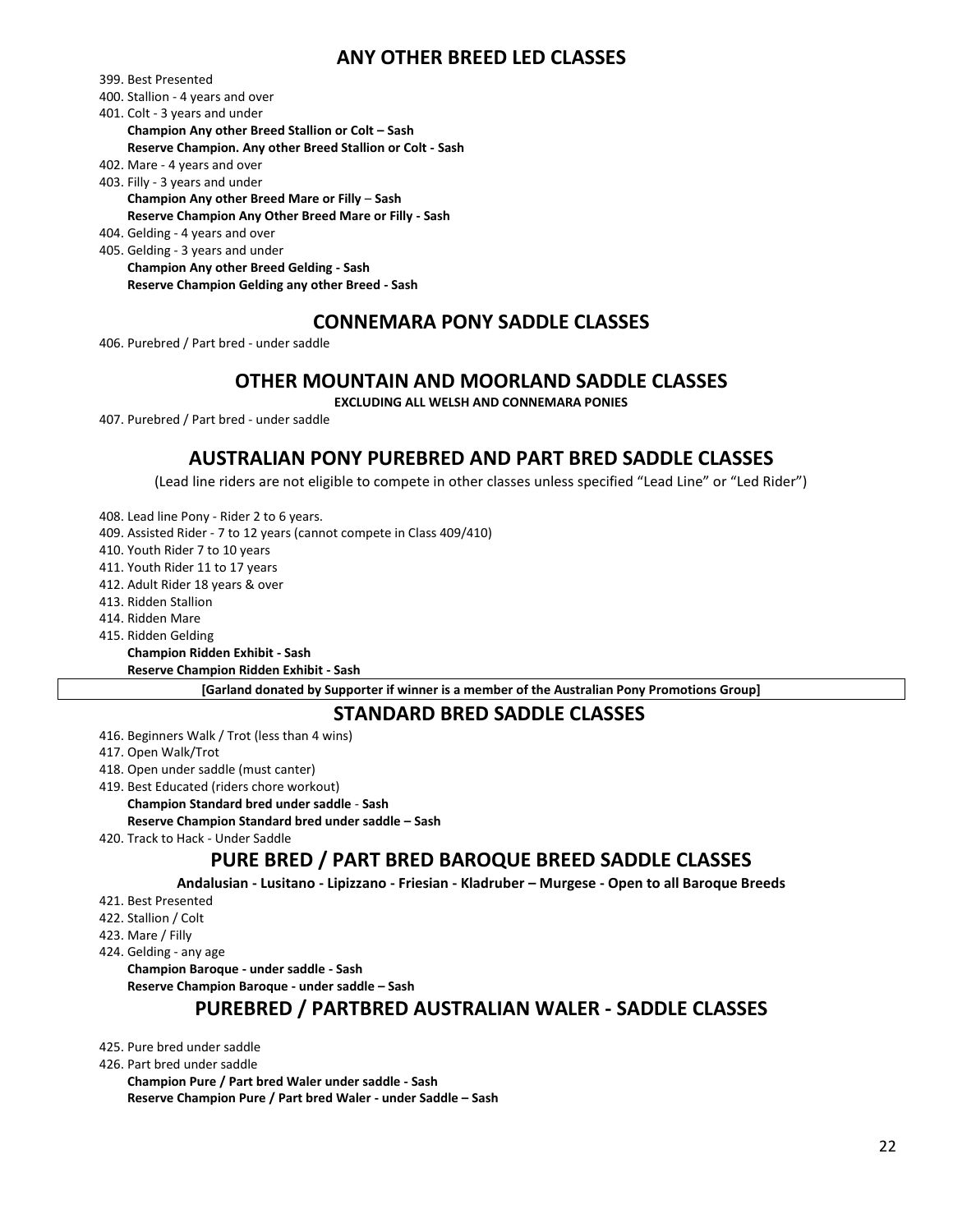#### **ANY OTHER BREED SADDLE CLASSES**

427. Pure bred under saddle

428. Part bred under saddle

**Champion Pure / Part bred Any other breed - under saddle - Sash Reserve Champion Pure / Part bred-Any other breed under saddle – Sash**

#### **PURE / PARTBRED GYPSY COB - UNDER SADDLE CLASSES**

429. Stallion / Colt

430. Mare / Filly

431. Gelding - any age

**Champion Pure / Part bred Gypsy Cob under saddle - Sash Reserve Champion Pure / Part bred Gypsy Cob Under Saddle – Sash**

## **RING 5**

#### **ALL BREEDS LED GELDING over 14HH**

- 432. Gelding 4 years and over, over 14hh
- 433. Gelding 2 years and under 4 years, over 14hh
- 434. Gelding 1 year and under 2 years, over 14hh
- 435. Gelding under 1 year, over 14hh

#### **Champion Gelding - Sash Reserve Champion Gelding - Sash**

#### **RIDING PONY STUDBOOK SOCIETY SHOW PONY LED CLASSES**

436. Led Colt, 3 years and under

437. Led Stallion - 4 years and over, ne 14.2hh **Champion Colt / Stallion - Sash**

#### **Reserve Champion Colt / Stallion - Sash**

- 438. Led Filly, 3 years and under
- 439. Led Mare 4 years and over, ne 12.2hh
- 440. Led Mare 4 years and over, over 12.2hh and ne 14.2hh **Champion Filly / Mare - Sash**

#### **Reserve Champion Filly / Mare - Sash**

- 441. Led Gelding 3 years and under
- 442. Led Gelding 4 years and over, ne 12.2hh
- 443. Led Gelding 4 years and over, over 12.2hh and ne 14.2hh

**Champion Gelding- Sash Reserve Champion Gelding- Sash**

#### **HUNTER PONY LED CLASSES**

- 444. Colt / Stallion ne 14.2hh **Champion Colt / Stallion - Sash Reserve Champion Colt / Stallion - Sash**
- 445. Led Filly 3 years and under
- 446. Led Mare 4 years and over, ne 12.2hh
- 447. Led Mare 4 years and over, over 12.2hh and ne 14.2hh
- **Champion Filly / Mare - Sash Reserve Champion Filly / Mare - Sash**
- 448. Led Gelding 3 years and under
- 449. Led Gelding 4 years and over, ne 12.2hh
- 450. Led Gelding 4 years and over, over 12.2hh and ne 14.2hh
	- **Champion Gelding- Sash Reserve Champion Gelding- Sash**
		- **SUPREME LED RIDING PONY EXHIBIT Sash Horse Rug - Esk Vet Surgery**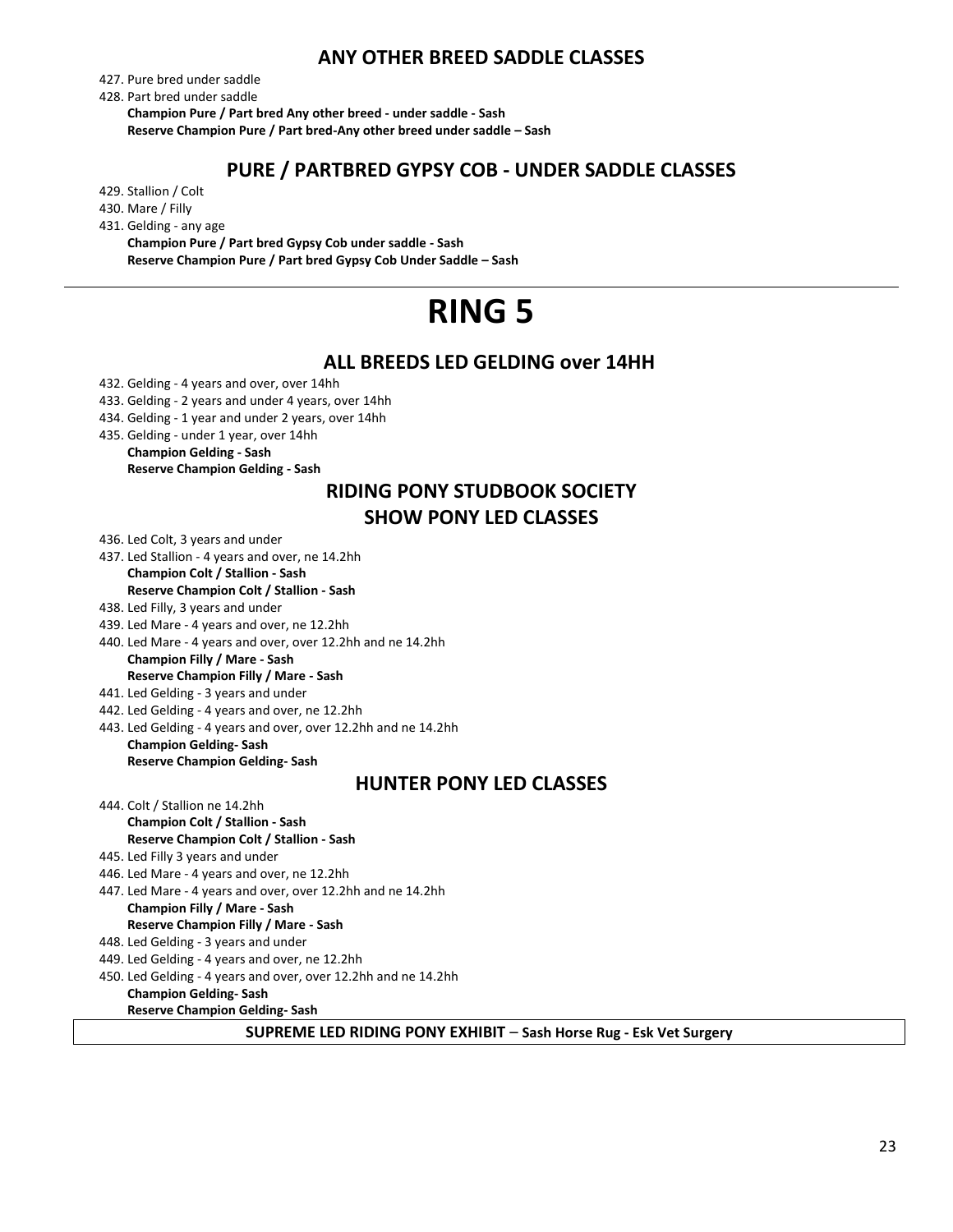#### **AUSTRALIAN SADDLE PONY LED CLASSES**

451. Stallion - 4 years and over

452. Colt - 2 years and under 4 years

453. Mare - 4 years and over

454. Filly - 2 years and under 4 years

455. Gelding - 4 years and over

456. Gelding - 2 years and under 4 years

457. Colt/Filly/Gelding - under 2 years

**Champion Australian Saddle Pony - Sash Reserve Champion Australian Saddle Pony - Sash**

#### **WELSH PONY LED CLASSES Ponies to be registered in their Stud Books WELSH MOUNTAIN LED CLASSES Height shall not exceed 12hh**

458. Stallion - 4 years and over

459. Colt - 2 years and under 4 years

460. Colt - under 2 years

**Champion Welsh Mountain Pony Stallion or Colt - (Sash donated by SE Qld Welsh Regional Promotions Group Reserve Champion Welsh Mountain Pony Stallion or Colt - Sash donated by SE Qld Welsh Regional Promotions Group**

461. Brood Mare - 4 years and over

462. Dry Mare - 4 years and over

463. Mare or Filly - 2 years and under 4 years

464. Filly - under 2 years

**Champion Welsh Mountain Pony Mare or Filly - Sash donated by SE Qld Welsh Regional Promotions Group Reserve Champion Welsh Mountain Pony Mare or Filly - Sash donated by SE Qld Welsh Regional Promotions Group**

465. Gelding - 4 years and over

466. Gelding - under 4 years

**Champion Welsh Mountain Gelding - Sash donated by SE Qld Welsh Regional Promotions Group Reserve Champion Welsh Mountain Gelding - Sash donated by SE Qld Welsh Regional Promotions Group**

#### **WELSH B LED CLASSES**

#### **Height shall not exceed 13.2hh**

- 467. Stallion 4 years and over
- 468. Colt 2 years and under 4 years

469. Colt - under 2 years

**Champion Welsh B Stallion or Colt - Sash donated by SE Qld Welsh Regional Promotions Group Reserve Champion Welsh B Stallion or Colt - Sash donated by SE Qld Welsh Regional Promotions Group**

470. Brood Mare - 4 years and over

471. Dry Mare - 4 years and over

472. Mare or Filly - 2 years and under 4 years

473. Filly - under 2 years

**Champion Welsh B Mare or Filly - Sash donated by SE Qld Welsh Regional Promotions Group Reserve Champion Welsh B Mare or Filly - Sash donated by SE Qld Welsh Regional Promotions Group**

474. Gelding - 4 years and over

475. Gelding - under 4 years

**Champion Welsh B Gelding - Sash donated by SE Qld Welsh Regional Promotions Group Reserve Champion Welsh B Gelding - Sash donated by SE Qld Welsh Regional Promotions Group**

#### **WELSH PONY OF COB TYPE SECTION C LED CLASSES**

476. Stallion or Colt

477. Mare or Filly

478. Gelding

**Champion Welsh Cob Section C Exhibit - Sash donated by SE Qld Welsh Regional Promotions Group Reserve Champion Welsh Cob Section C Exhibit - Sash donated by SE Qld Welsh Regional Promotions Group**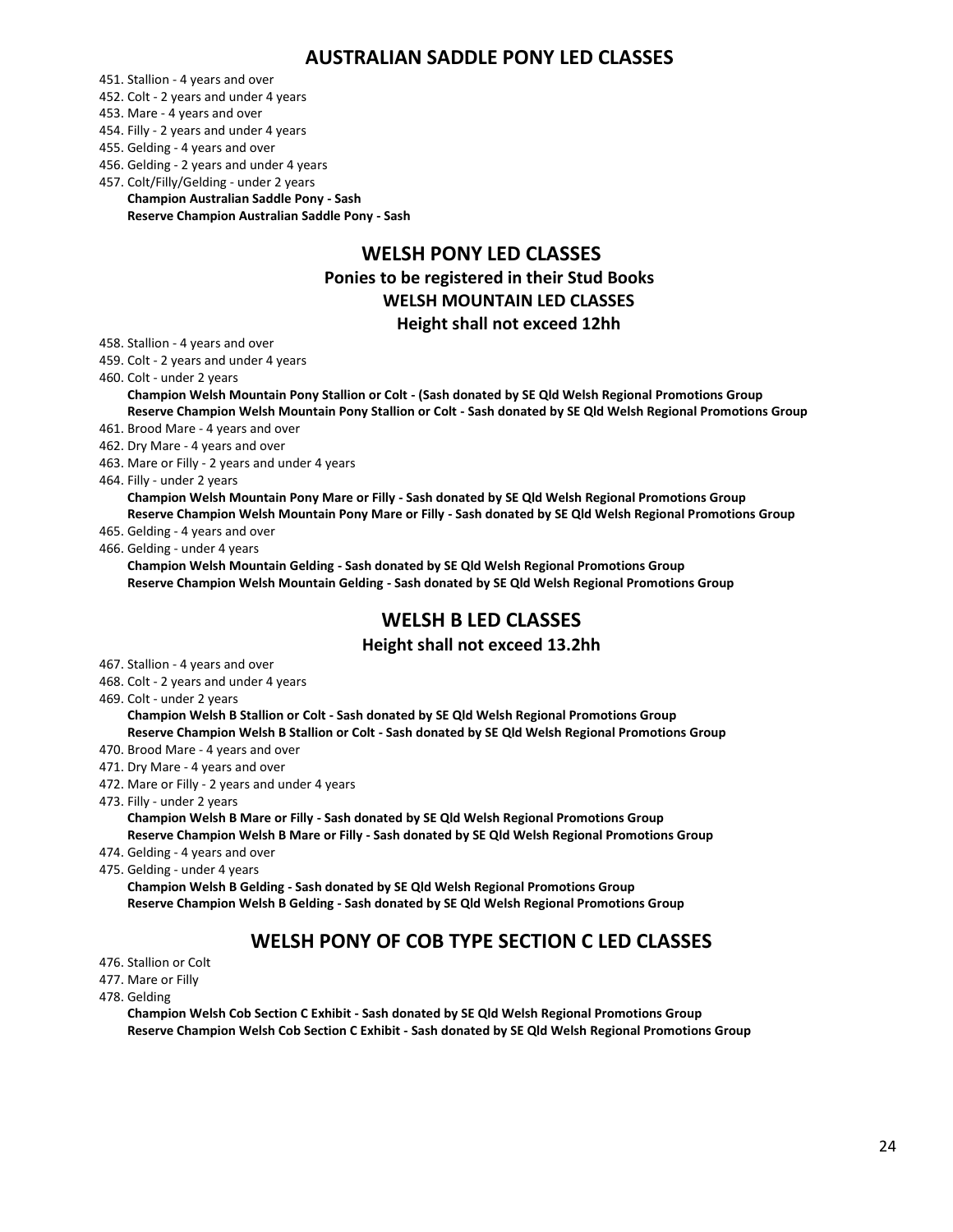#### **WELSH COB SECTION D LED CLASSES**

479. Stallion or Colt 480. Mare or Filly 481. Gelding

**Champion Welsh D Exhibit - Sash**

**Reserve Champion Welsh D Exhibit - Sash**

**SUPREME WELSH –** Best in Hand Purebred Welsh Exhibit – Sash – Donated by SE QLD Welsh Regional Promotion Group

#### **PART WELSH LED CLASSES**

482. Part Welsh Stallion/Colt

483. Part Welsh Mare/Filly

484. Part Welsh Gelding

**Champion Part Welsh Exhibit - Sash donated by SE Qld Welsh Regional Promotions Group Reserve Champion Part Welsh Exhibit - Sash donated by SE Qld Welsh Regional Promotions Group**

#### **WELSH SADDLE CLASSES**

485. Stallion - any section, under saddle

486. Mare - any section, under saddle

487. Gelding - any section, under saddle **Champion Welsh Exhibit Under Saddle - Sash Reserve Champion Welsh Exhibit Under Saddle - Sash** 

#### **PART WELSH SADDLE CLASSES**

488. Part Welsh Stallion - any section, under saddle

489. Part Welsh Mare - any section, under saddle

490. Part Welsh Gelding - any section, under saddle

**Champion Part Welsh Exhibit under saddle - Sash Reserve Champion Part Welsh Exhibit under saddle - Sash**

#### **RIDING PONY STUDBOOK SOCIETY - SECTION SHOW PONY SADDLE CLASSES**

491. Stallion - ne 14.2hh

492. Mare/Filly - ne 12.2hh

493. Mare/Filly - over 12.2hh and ne 14.2hh

494. Gelding - ne 12.2hh

495. Gelding - over 12.2hh and under 14.2hh

**Champion Show Pony - Sash Reserve Champion Show Pony - Sash**

#### **SHOW HUNTER PONY SECTION**

496. Stallion - ne 14.2hh

497. Mare/Filly - ne 12.2hh

498. Mare/Filly - over 12.2hh and ne 14.2hh

499. Gelding - ne 12.2hh

500. Gelding - over 12.2hh and under 14.2hh **Champion Hunter Pony - Sash**

**Reserve Champion Hunter Pony - Sash**

#### **AUSTRALIAN SADDLE PONY SADDLE CLASSES**

501. Stallion or Colt

502. Mare or Filly

503. Gelding

504. Colt/Filly/Gelding - under 3 years

**Champion Australian Saddle Pony Ridden - Sash Reserve Champion Australian Saddle Pony Ridden - Sash**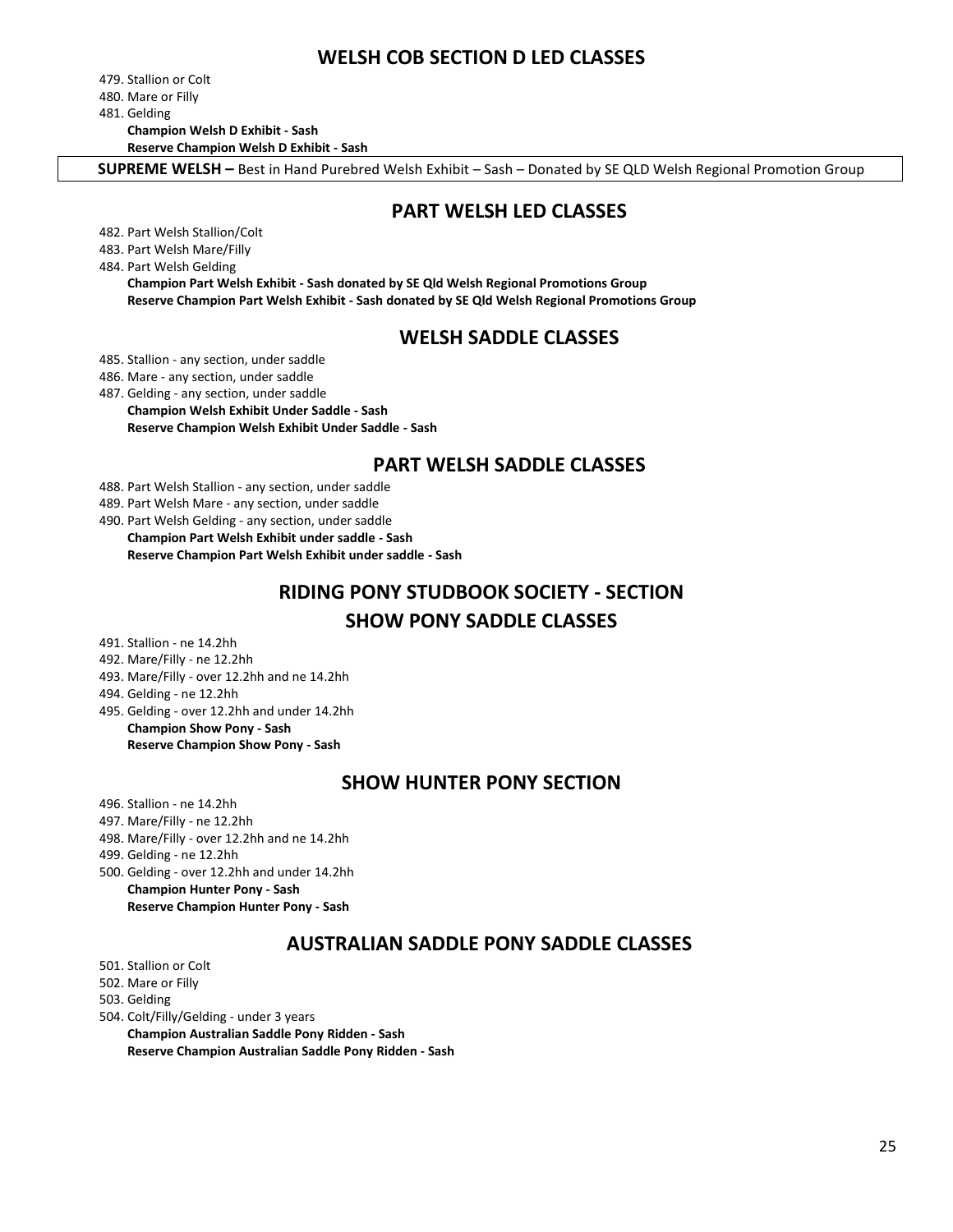#### **PONY HACK CLASSES**

(Open to all Pony Hacks - to be ridden by rider under 17 years)

- 505. Maiden Pony Hack
- 506. Novice Pony Hack ne 12hh
- 507. Novice Pony Hack over 12hh and ne 12.2hh
- 508. Novice Pony Hack over 12.2hh and ne 13hh
- 509. Novice Pony Hack over 13hh and ne 14hh

**Champion Novice Pony Hack – Sash Reserve Champion Novice Pony Hack - Sash**

- 510. Open Small Pony Hack ne 12hh
- 511. Open Small Pony Hack over 12hh and ne 12.2hh **Champion Small Pony Hack - Sash** *(Champion eligible for Supreme Hack of the Show)* **Reserve Champion Small Pony Hack** - **Sash**
- 512. Open Pony Hack over12.2hh and ne 13hh
- 513. Open Pony Hack over 13hh and ne 13.2hh
- 514. Open Pony Hack over 13.2hh and ne 14hh **Champion Large Pony Hack** - **Sash** *(Champion eligible for Supreme Hack of the Show)* **Reserve Champion Large Pony Hack** - **Sash**
- 515. Pleasure Pony Hack (must be ridden in a snaffle bit)
- 516. Consolation Pony Hack (must not have won 1<sup>st</sup> 3<sup>rd</sup> at this show)

#### **SHOW HUNTER PONY HACK CLASSES**

(refer to Rules 45 to 48 for Show Hunters)

- 517. Maiden Show Hunter Pony Hack
- 518. Novice Show Hunter Pony Hack ne 12hh
- 519. Novice Show Hunter Pony Hack over 12hh and ne 12.2hh
- 520. Novice Show Hunter Pony Hack over 12.2hh and ne 13hh
- 521. Novice Show Hunter Pony Hack over 13hh and ne 14hh

#### **Champion Novice Show Hunter Pony Hack - Sash Reserve Champion Novice Show Hunter Pony Hack - Sash** 522. Open Show Hunter Pony Hack - ne 12hh

- 523. Open Show Hunter Small Pony Hack over 12hh and ne 12.2hh
- 524. Open Show Hunter how Hunter Pony Hack over12.2hh and ne 13hh
- 525. Open Show Hunter Pony Hack over 13hh and ne 13.2hh
- 526. Open Pony Hack over 13.2hh and ne 14hh
	- **Champion Show Hunter Pony Hack - Sash** *(Champion eligible for Supreme Hack of the Show)* **Reserve Champion Show Hunter Pony Hack - Sash**
- 527. Pleasure Show Hunter Pony Hack (must be ridden in a snaffle bit)
- 528. Consolation Show Hunter Pony Hack (must not have won 1st to 3<sup>rd</sup> at this show)

#### **RIDER CLASSES**

- 529. Junior RDA Rider 16 years and under (maybe led or assisted)
- 530. Senior RDA Rider 17 years and over (maybe led or assisted)
- 531. Junior Girl Rider under 6 years (Lead line Riders not eligible)
- 532. Junior Girl Rider, 7 -9 years
- 533. Junior Girl Rider, 10 11 years **Champion Junior Girl Rider** - **Sash** (only riders to 11 years and off the lead eligible) **Reserve Champion Junior Girl Rider** - **Sash**
- 534. Senior Girl Rider, 12 14 years
- 535. Senior Girl Rider, 15 17 years
	- **Champion Senior Girl Rider - Sash**

#### **Reserve Champion Senior Girl Rider - Sash**

- 536. Junior Boy Rider, under 6 years (Lead line Riders not eligible)
- 537. Junior Boy Rider, 7 9 years
- 538. Junior Boy Rider, 10 11 years **Champion Junior Boy Rider** - **Sash** (only riders to 11 years and off the lead eligible) **Reserve Champion Junior Boy Rider** - **Sash**
- 539. Senior Boy Rider, 12 14 years
- 540. Senior Boy Rider, 15 17 years
- **Champion Senior Boy Rider - Sash Reserve Champion Senior Boy Rider - Sash**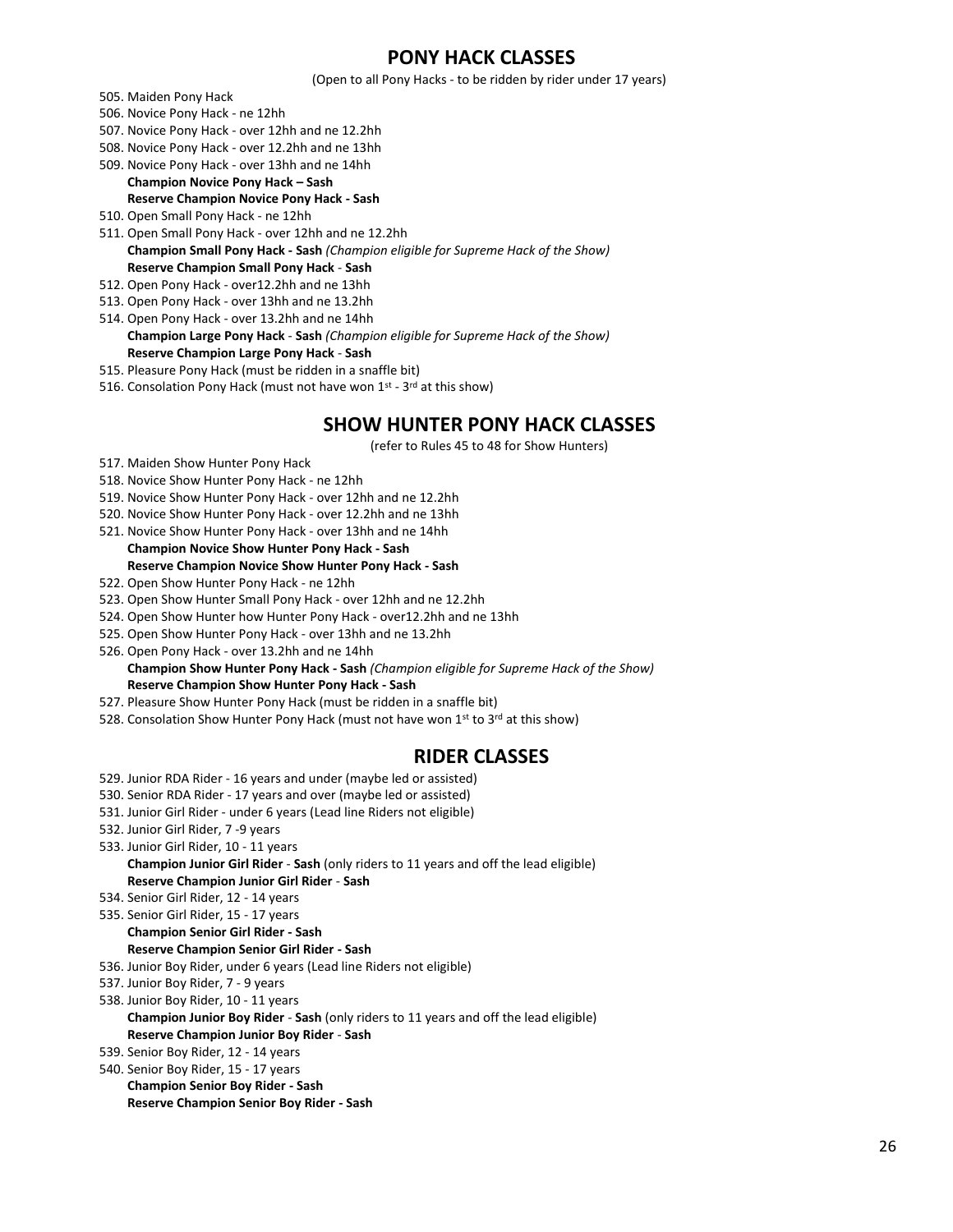*"Juvenile Champion of Champions - Isabell Lubke Memorial Trophy" Champions from the Junior and Senior Girl and Boy riders to compete together. Replica to the Winner*

## **Ring 6**

#### **ALL BREEDS LED GELDING NOT EXCEEDING 14HH**

541. Gelding - 4 years and over, ne 14hh

- 542. Gelding 2 years and under 4 years, ne 14hh
- 543. Gelding 1 years and under 2 years, ne 14hh
- 544. Gelding under 1 years, ne 14hh

**Champion All Breeds Gelding - Sash**

**Reserve Champion All Breeds Gelding - Sash**

#### **SHETLAND PONY LED CLASSES (Height shall not exceed 10.2hh)**

545. Stallion - 4 years and over, ne 10.2hh

546. Colt - 3 years and under

**Champion Shetland Pony Stallion or Colt** - **Trophy donated by Mr. & Mrs G Paine Reserve Champion Shetland Pony Stallion or Colt - Sash**

547. Mare - 4 years and over ne 10.2hh

548. Filly - 3 years and under

**Champion Shetland Pony Mare or Filly - Trophy donated by Mr. & Mrs G. Paine**

**Reserve Champion Shetland Pony Mare or Filly - Sash**

549. Gelding - 4 years and over ne 10.2hh

550. Gelding 3 years and under

**Champion Shetland Pony Gelding - Sash**

**Reserve Champion Shetland Pony Gelding - Sash**

**SUPREME LED SHETLAND EXHIBIT - Sash**

#### **LEADLINE CLASSES**

#### **Rider 8 years and under**

(Lead line riders are not eligible to compete in other classes unless specified "Lead Line" or "Led Rider")

- 551. Lead Line Turnout rider under 6 years
- 552. Lead Line Turnout rider 6 to 8 years
- 553. Most Suitable Lead Line Pony 12.2hh and under
- 554. Most Suitable Lead Line Pony over 12.2hh
- 555. Lead Line Rider under 6 years
- 556. Lead Line Rider 6 years and under 8 years

**Champion Tiny Tot Rider - Sash Reserve Champion Tiny Tot Rider - Sash Tiny Tot Rider Encouragement Award - Donated by Bruce Vayro Awards for all Leading Rein Riders - Donated by SJR Garlands**

#### **AMERICAN SHETLAND SECTION**

557. Best Presented

558. American Shetland Colt / Stallion

559. American Shetland Mare / Filly

560. American Shetland Gelding

**Champion American Shetland - Sash**

**Reserve Champion American Shetland - Sash**

**SUPREME AMERICAN SHETLAND EXHIBIT**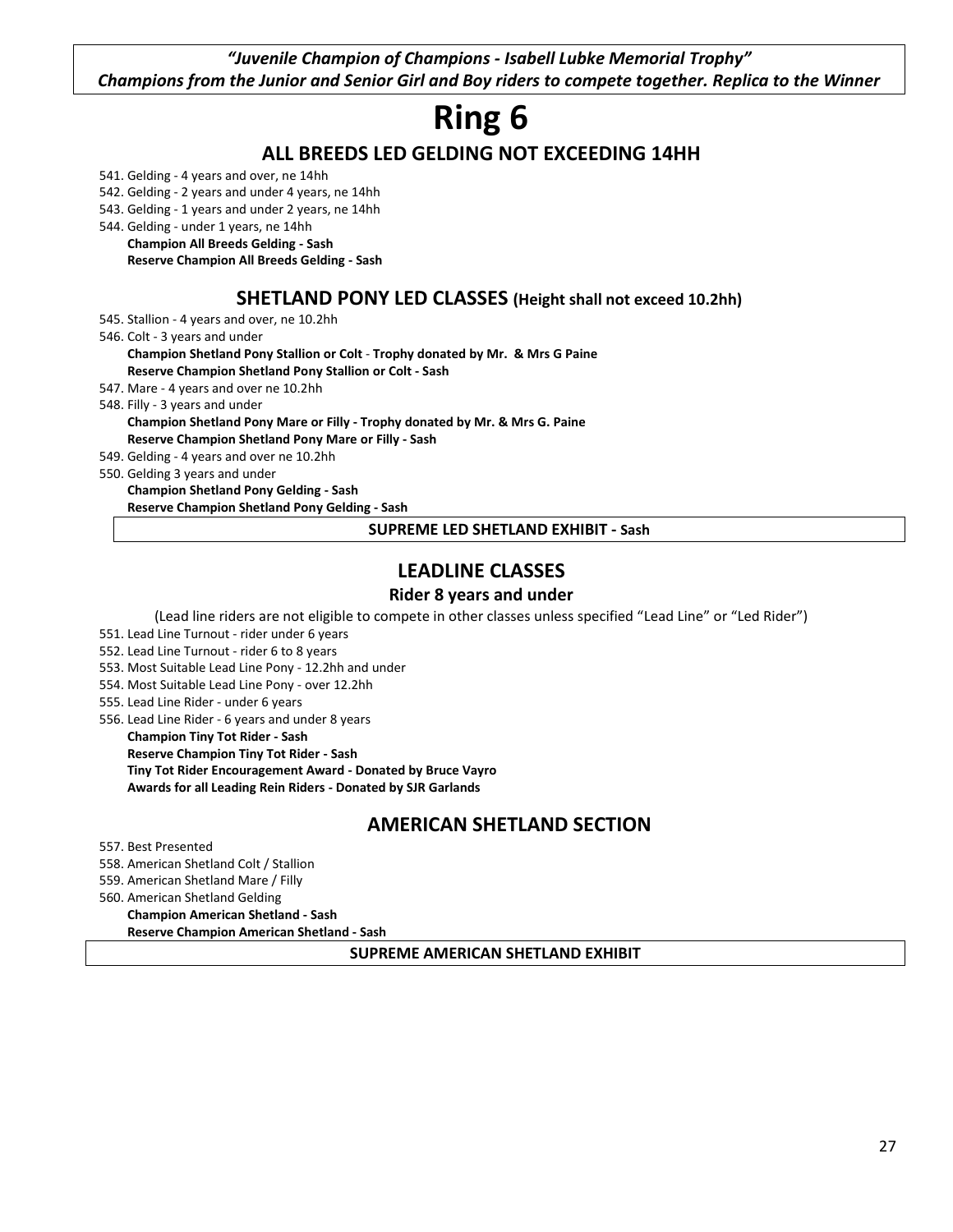#### **MINIATURE HORSE SECTION N.E. 34.5"**

561. Best Presented

- 562. Miniature Stallion 4 years and over
- 563. Miniature Stallion 3 years old
- **Champion Miniature Horse Stallion Reserve Champion Miniature Horse Stallion** 564. Miniature Colt 2-year-old
- 565. Miniature Colt yearling
- 566. Miniature Colt Foal / Weanling **Champion Miniature Horse Colt**
	- **Reserve Champion Miniature Horse Colt**
- 567. Miniature Mare 4 years 568. Miniature Mare - 3 years

#### **Champion Miniature Horse Mare Reserve Champion Miniature Horse Mare**

- 
- 569. Miniature Filly 2-year-old
- 570. Miniature Filly Yearling 571. Miniature Filly Foal / Weanling
- **Champion Miniature Horse Filly**
- **Reserve Champion Miniature Horse Filly**
- 572. Miniature Gelding 4 years and over 573. Miniature Gelding - 3 years old **Champion Miniature Horse Senior Gelding**
- **Reserve Champion Miniature Horse Senior Gelding**
- 574. Miniature Gelding 2-year-old
- 575. Miniature Gelding 1 year and under **Champion Miniature Horse Junior Gelding Reserve Champion Miniature Horse Junior Gelding**

#### **SUPREME MINIATURE HORSE EXHIBIT**

#### **SMALL HORSE SECTION N.E. 38.5"**

576. Best Presented

| 578. Stallion - 3 years old<br><b>Champion Small Horse Stallion</b><br><b>Reserve Champion Small Horse Stallion</b><br>579. Colt 2-year-old<br>580. Colt yearling<br>581. Colt Foal / Weanling<br><b>Champion Small Horse Colt</b><br><b>Reserve Champion Small Horse Colt</b><br>582. Mare - 4 years<br>583. Mare - 3 years<br><b>Champion Small Horse Mare</b><br><b>Reserve Champion Small Horse Mare</b><br>584. Filly 2-year-old<br>585. Filly Yearling<br>586. Filly Foal / Weanling<br><b>Champion Small Horse Filly</b><br><b>Reserve Champion Small Horse Filly</b> |
|------------------------------------------------------------------------------------------------------------------------------------------------------------------------------------------------------------------------------------------------------------------------------------------------------------------------------------------------------------------------------------------------------------------------------------------------------------------------------------------------------------------------------------------------------------------------------|
|                                                                                                                                                                                                                                                                                                                                                                                                                                                                                                                                                                              |
|                                                                                                                                                                                                                                                                                                                                                                                                                                                                                                                                                                              |
|                                                                                                                                                                                                                                                                                                                                                                                                                                                                                                                                                                              |
|                                                                                                                                                                                                                                                                                                                                                                                                                                                                                                                                                                              |
|                                                                                                                                                                                                                                                                                                                                                                                                                                                                                                                                                                              |
|                                                                                                                                                                                                                                                                                                                                                                                                                                                                                                                                                                              |
|                                                                                                                                                                                                                                                                                                                                                                                                                                                                                                                                                                              |
|                                                                                                                                                                                                                                                                                                                                                                                                                                                                                                                                                                              |
|                                                                                                                                                                                                                                                                                                                                                                                                                                                                                                                                                                              |
|                                                                                                                                                                                                                                                                                                                                                                                                                                                                                                                                                                              |
|                                                                                                                                                                                                                                                                                                                                                                                                                                                                                                                                                                              |
|                                                                                                                                                                                                                                                                                                                                                                                                                                                                                                                                                                              |
|                                                                                                                                                                                                                                                                                                                                                                                                                                                                                                                                                                              |
|                                                                                                                                                                                                                                                                                                                                                                                                                                                                                                                                                                              |
|                                                                                                                                                                                                                                                                                                                                                                                                                                                                                                                                                                              |
|                                                                                                                                                                                                                                                                                                                                                                                                                                                                                                                                                                              |
|                                                                                                                                                                                                                                                                                                                                                                                                                                                                                                                                                                              |
| 587. Gelding - 4 years and over                                                                                                                                                                                                                                                                                                                                                                                                                                                                                                                                              |
| 588. Gelding - 3 years old                                                                                                                                                                                                                                                                                                                                                                                                                                                                                                                                                   |
| <b>Champion Small Horse Senior Gelding</b>                                                                                                                                                                                                                                                                                                                                                                                                                                                                                                                                   |
| <b>Reserve Champion Small Horse Senior Gelding</b>                                                                                                                                                                                                                                                                                                                                                                                                                                                                                                                           |
| 589. Gelding 2-year-old                                                                                                                                                                                                                                                                                                                                                                                                                                                                                                                                                      |
| 590. Gelding 1 year and under                                                                                                                                                                                                                                                                                                                                                                                                                                                                                                                                                |
| <b>Champion Small Horse Junior Gelding</b>                                                                                                                                                                                                                                                                                                                                                                                                                                                                                                                                   |
| <b>Reserve Champion Small Horse Junior Gelding</b>                                                                                                                                                                                                                                                                                                                                                                                                                                                                                                                           |
| SUPREME SMALL HORSE EXHIBIT                                                                                                                                                                                                                                                                                                                                                                                                                                                                                                                                                  |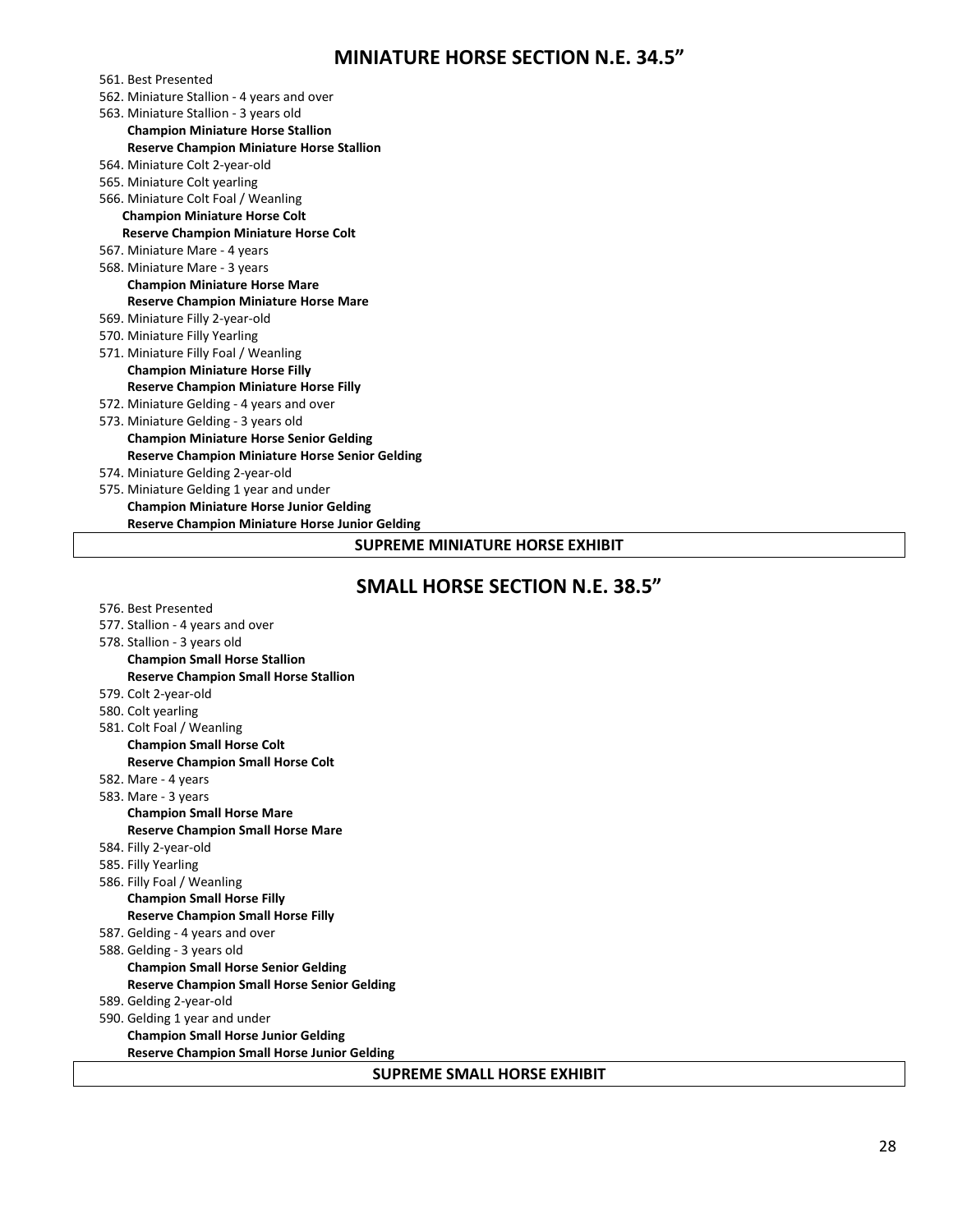#### **LITTLE HORSE SECTION N.E. 42.5"**

591. Best Presented

592. Little Horse Stallion - 3 years and over

593. Little Horse Colt - 2 years and under

**Champion Little Horse Stallion/Colt Reserve Champion Little Horse Stallion/Colt**

- 594. Little Horse Mare 3 years and over
- 595. Little Horse Filly 2 years and under **Champion Little Horse Mare/Filly Reserve Champion Little Horse Mare/Filly**

596. Little Horse Gelding - 3 years and over

597. Little Horse Gelding - 2 years and under

**Champion Little Horse Gelding Reserve Champion Little Horse Gelding**

#### **SUPREME LITTLE HORSE EXHIBIT**

#### **MINIATURE PONY SECTION**

598. Best Presented 599. Stallion - 3 years and over 600. Colt - 2 years and under **Champion Stallion/Colt Reserve Champion Stallion/Colt** 601. Mare - 3 years and over 602. Filly - 2 years and under **Champion Mare/Filly Reserve Champion Mare/Filly** 603. Gelding - 3 years and over 604. Gelding - 2 years and under **Champion Gelding Reserve Champion Gelding**

#### **SUPREME MINIATURE PONY**

#### **HEAD / COLOUR / GROUP CLASSES**

605. Classic Head 606. Classic Trot 607. Best Dilute Colour 608. Best Broken Colour 609. Best Spotted Colour 610. Best Solid Colour 611. Silver Colour 612. Best Any Other Colour 613. Owners Group of Two 614. Get of Sire (3 Exhibits by same sire)

615. Progeny of Dam (2 Exhibits out of same dam)

#### **PERFORMANCE SECTION**

616. Youth Trail - 8 years and under 617. Youth Trail - 9 years to 12 years 618. Youth Trail - 13 years to 17 years 619. Miniature Horse Trail 620. Small Horse Trail 621. Little Horse Trail 622. Youth Hunter - 8 years and under 623. Youth Hunter - 9 years to 12 years 624. Youth Hunter - 13 years to 17 years 625. Miniature Hunter 626. Small Horse Hunter 627. Little Horse Hunter